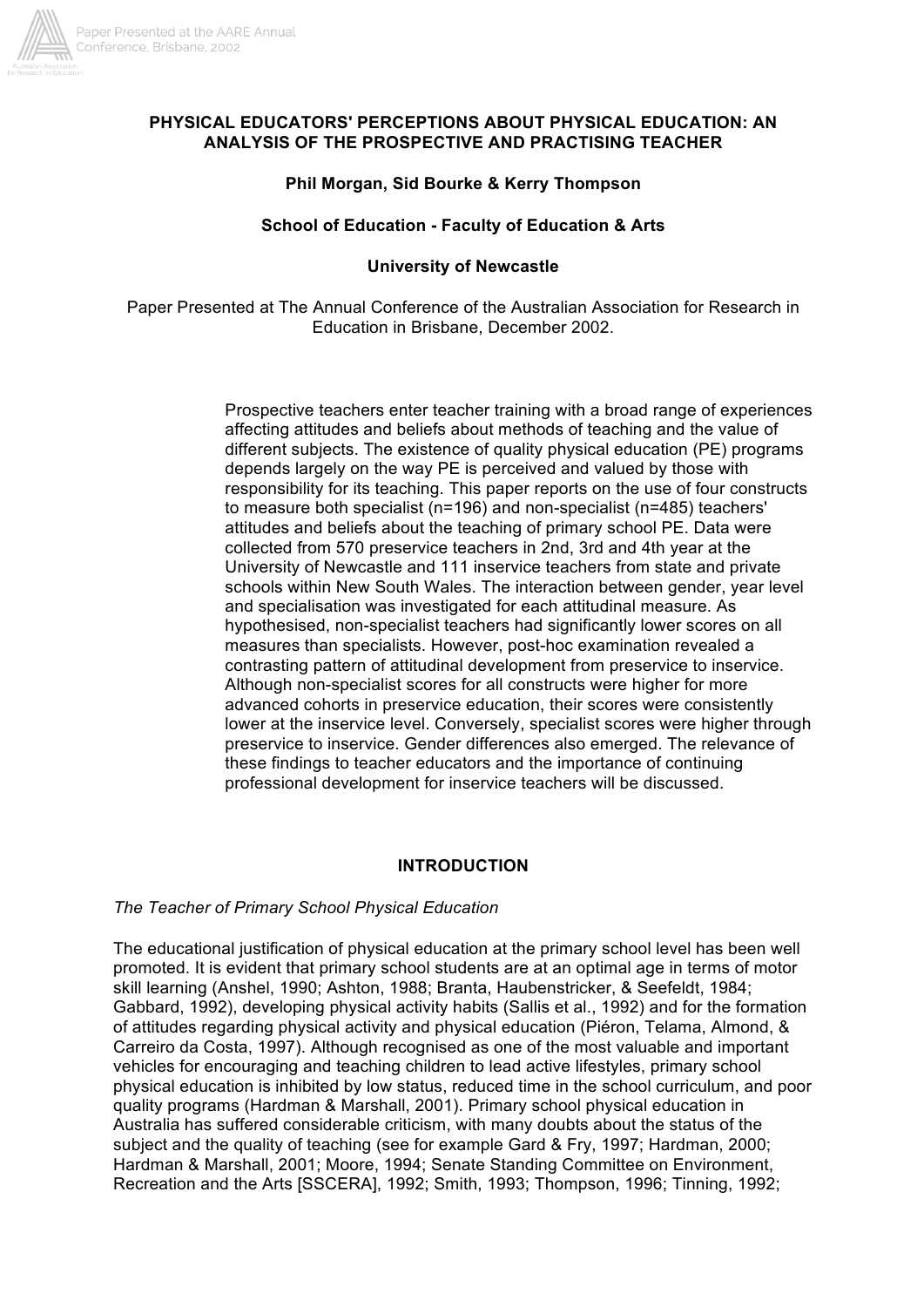

Tinning, Kirk, & Evans, 1993). It appears that school physical education often fails to provide children with the opportunity to develop physical competencies and positive attitudes to physical activity.

In many Australian primary schools, classroom teachers have total responsibility for the physical education instruction of their students (although specialists are used in some nonstate and a minimal amount of state schools, for example, Queensland and Tasmania). However, several Australian studies have described the lack of qualifications of classroom teachers to deliver physical education programs, largely as a result of inadequate teacher training in physical education (Moore, Webb, & Dickson, 1997; Thompson, 1996; Walkley, 1992; Webb, Moore, Gray, & Jessup, 1993). Over the past 40 years, researchers have investigated whether differently trained teachers have similar success in the attainment of appropriate educational outcomes for primary physical education programs. In general, literature has supported the conclusion that primary school children taught by physical education specialists demonstrate significantly better levels of achievement in most outcome measures than those who are taught by non-specialists. For example, superior scores for specialist-taught students are evident in motor performance (Yeatts & Gordon, 1968), academic achievement (Shephard et al., 1982), fitness levels (Zhu, 1997), physical activity levels (Sallis et al., 1997), and attitudes to physical activity (Rahim & Marriner, 1997). Some researchers have indicated that specialists display more effective teaching behaviours than non-specialists (Behets, 1995; Faucette & Patterson, 1990).

The educational argument against the employment of specialist physical education teachers rests largely on the premise that a one teacher per class model allows a holistic delivery of the curriculum and caters for the individual needs of students. Additionally, some studies have reported favourable results for non-specialists in terms of feelings about physical education (Bowyer, 1996), beliefs about the purposes of elementary physical education (Xiang, Lowy, & McBride, 2002), and in improving physical education teaching credentials (Pate et al., 1995). As an alternative to the highly costly proposal of employing specialist physical education teachers in primary schools, several studies have shown that generalist teachers can improve the quality of their physical education lessons with regular training and assistance from specialists (McKenzie et al., 1996; McKenzie, Sallis, Faucette, Roby, & Kolody, 1993; McKenzie, Sallis, Kolody, & Faucette, 1997; Sallis et al., 1997).

Regardless of whether a specialist or non-specialist is responsible for teaching physical education, it is imperative that qualified and competent teachers teach physical education, given the potential benefit to students of involvement in physical education programs. Many classroom teachers consider themselves unqualified to teach physical education, and recognise a number of barriers, which inhibit their ability to effectively teach physical education. Some of the major barriers commonly discussed include inadequate facilities and equipment, feelings of inadequacy, low levels of confidence, and lack of time and interest (Cundiff, 1990; Curtner-Smith, 1999; Graham, 1991; Martens, 1996; Tinning & Hawkins, 1988; Turnbull, 1992). Aside from inadequate facilities and equipment, most of these barriers are linked to a teacher's attitudes and beliefs regarding physical education.

#### *The Importance of Examining the Attitudinal Disposition of the Primary School Teacher*

The investigation of the attitudinal disposition of prospective and practising preservice teachers may improve understanding of their perceptions of physical education, their willingness to teach physical education, and how confident they are in their ability to affect student learning in physical education. The logical assumption is that more favourable levels of outcome attainment will be realised by students if they experience lessons implemented by competent and confident teachers who are committed to teaching physical education. The teacher's affective disposition may have a profound affect on a student's attitude to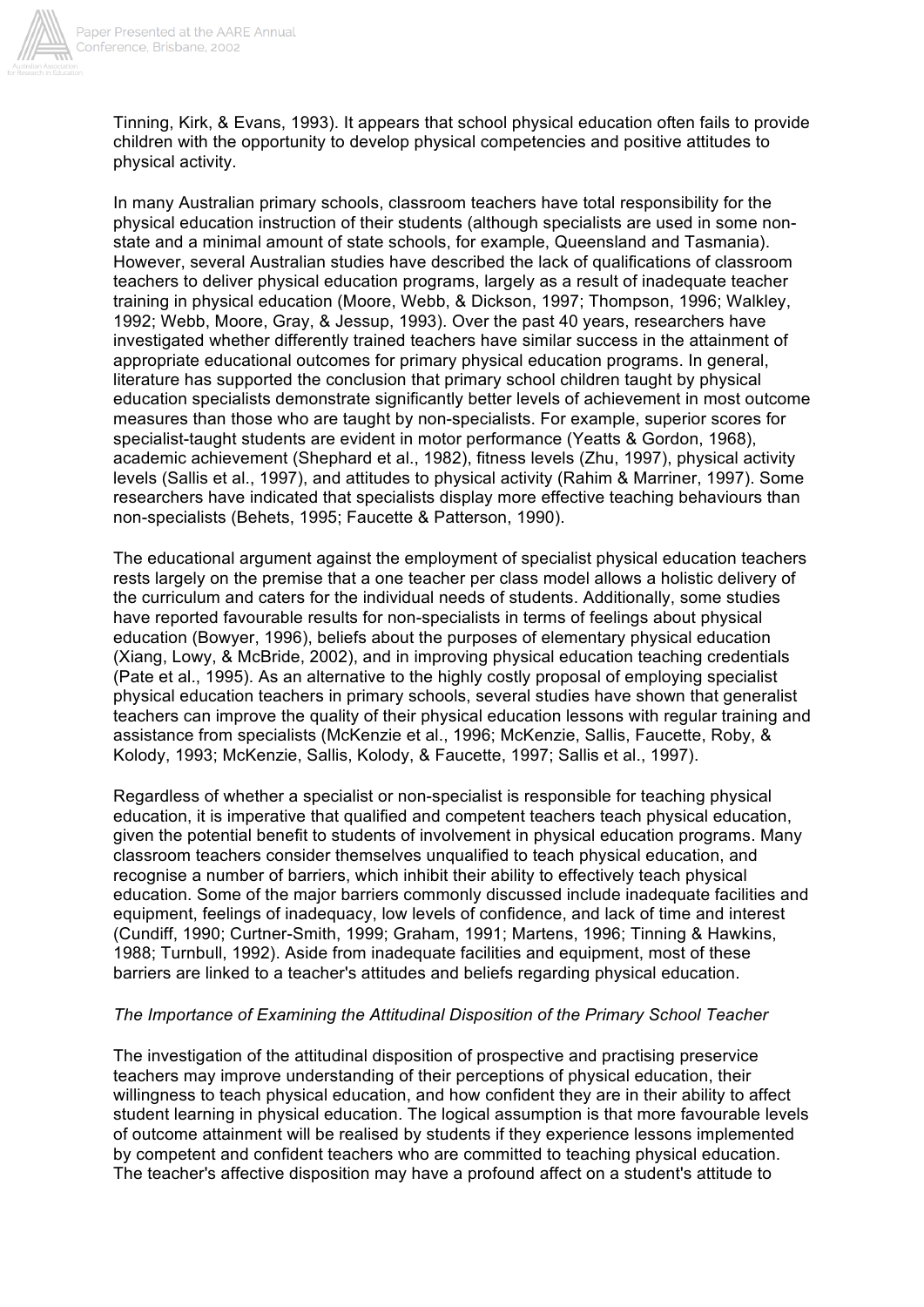

physical education (Aicinena, 1991) and subsequently exert a significant influence on a pupil's physical education experience (Carlson, 1995; Lawson, 1983c; Williams, 1989a). Smith (1993) reported that the attitude of the teacher was one of the most vital factors in the success of primary physical education programs. Some researchers have found that many non-specialist teachers hold negative attitudes towards physical education (Andrews, 1987; Brumbaugh, 1987; Faucette & Patterson, 1989; Howarth, 1987, Lawson, Lawson, & Stevens, 1982; Portman, 1996; Smith, 1993; Xiang et al., 2002), and question its value for children (Brumbaugh, 1987; Downey, 1979; Faucette & Patterson, 1989). Some more recent studies have attempted to investigate these areas (see Xiang et al., 2002; Faulkner & Reeves, 2000), but further research is necessary to investigate the attitudinal disposition of non-specialists and specialists and to compare results for different groups of preservice and inservice teachers. Xiang et al. examined theattitudinal disposition and beliefs of preservice classroom teachers before and after a fields-based course using two open-ended questions. After this course, half of the preservice classroom teachers indicated that they were not willing to teach physical education. Xiang et al. (2002) found that many classroom teachers recognised that they were not equipped to teach physical education after observing the complex nature of physical education teaching. It is important that the attitudinal disposition of teachers is acknowledged in the development of appropriate physical education teacher education courses, as preservice teachers' views about physical education may need to be challenged or complemented (Portman, 1996).

Many researchers have indicated that early school experiences in physical education provide prospective teachers with a large range of information about physical education, which may potentially affect attitudes, beliefs, and teaching practices (Belka, Lawson, & Cross-Lipnickey, 1991; Doolittle, Dodds, & Placek, 1993; Keating, Silverman, & Kulinna, 2002; Lawson, 1983a; Placek et al., 1995; Morgan, Bourke, & Thompson, 2001). Doolittle et al. (1993) found that preservice teachers' beliefs about physical education, developed during their personal school experiences in physical education, act and persist as a reference point which is used against any different theories they come across during preservice training.

It is well recognised in the literature that teacher educators encounter resistance from students who have been 'socialised' into teaching as a result of their schooling experiences (Doolittle et al., 1993; Graber, 1989; Hutchinson, 1993; Lortie, 1975: 67-70; Zeichner & Tabachnick, 1981). Subsequently, the influence of teacher education is questioned, as school socialisation agencies are often much stronger than preservice teacher training (Curtner-Smith, 1999; Lortie, 1975; Zeichner & Tabachnick, 1981). A variety of studies have consistently testified that teachers' prior experiences are so powerful that preservice training may have little effect on their beliefs, particularly if they contradict already established beliefs (Carney & Chedzoy, 1998; Doolittle et al., 1993; Lortie, 1975; Rovegno, 1993; Tabachnick & Zeichner, 1984; Zeichner & Tabachnick, 1981).

As noted by Lawson (1983b), it would be unwise and unproductive to assume that all preservice education programs have minimal influence on all preservice teachers. For example, some researchers in physical education have provided evidence that ideologies or beliefs may change as a result of field experiences (Clarke & Hubball, 2001; Curtner-Smith, 1996; Xiang et al., 2002) or throughout teacher training (Curtner-Smith, 1998; Ryan, Yerg, & Bridges, 2000; Weinberg, Petrillo, Doering, Lund, & Rowe, 2000). Other researchers have noted the positive effect of tertiary training on preservice teachers' attitudes to physical education (Howarth, 1987), attitudes to physical activity (Barrell & Holt, 1982), and attitudes to movement education (Dansby, 2000). Some researchers have suggested that many of the effects of teacher education on attitudes and beliefs are only temporary (Zeichner & Tabachnick, 1981). Etheridge (1987) described how beginning teachers leave behind innovative teaching strategies and improved attitudes developed during teacher training, as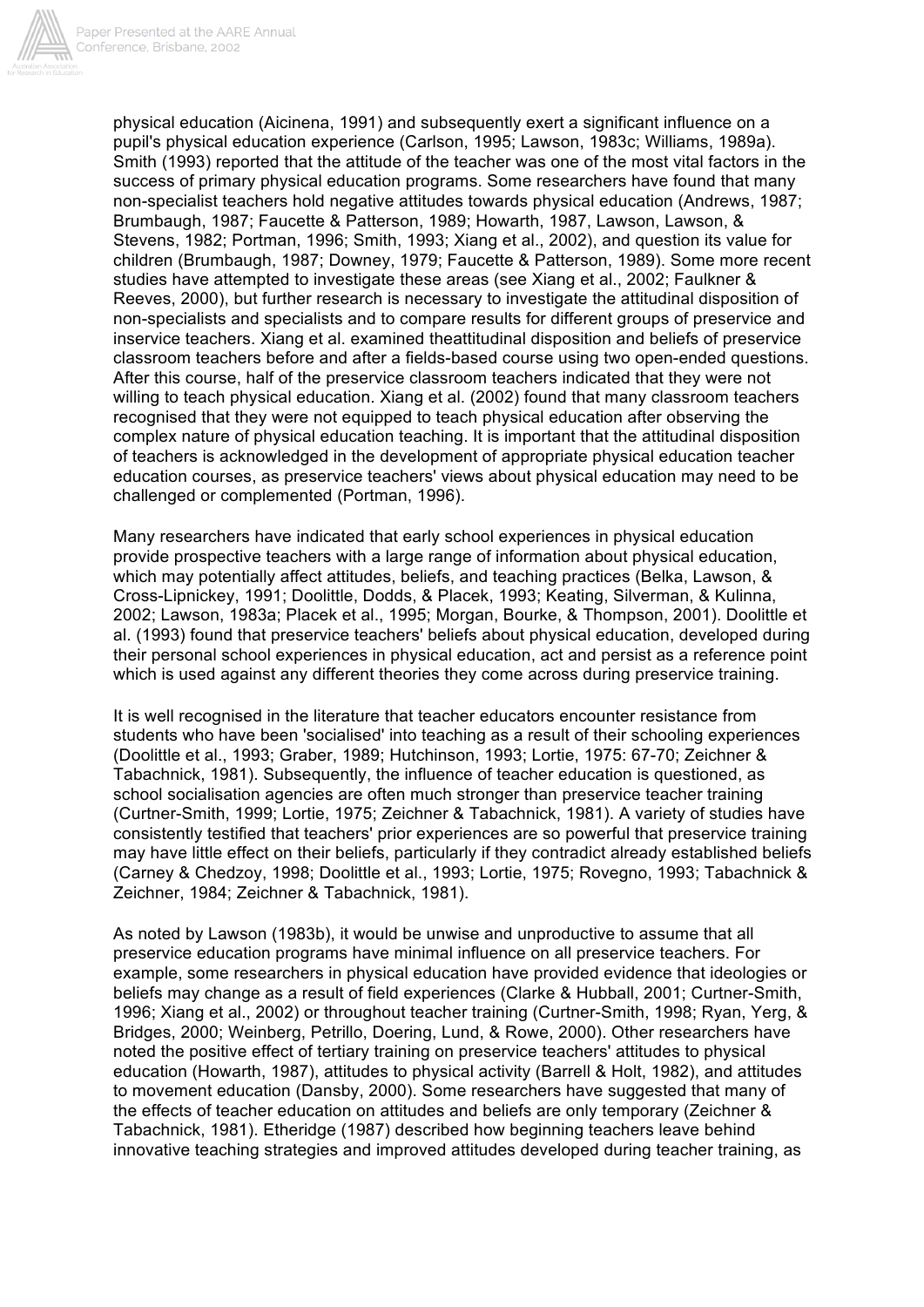

they are socialised into the teaching profession. This 'wash out' effect has also been identified with beginning physical education teachers (Stroot, Faucette, & Schwager, 1993).

#### *Aim*

Given the importance of a teacher's attitudinal disposition, this study sought to examine the attitudes of specialists and non-specialists regarding a range of important constructs related to physical education teaching. The general research aim of the study was to investigate the relationships between these constructs and compare these for important reference groups of interest; specialists and non-specialists, males and females, preservice and inservice teachers. A comparison of scores of relevant variables between preservice teachers (from different years) and inservice teachers may facilitate an improved understanding of the influence of teacher education and entry into schools. A cross-sectional design using cohort comparisons may, at the very least, illustrate a trend of changing attitudes or beliefs. Any differences between specialists and non-specialists may suggest who may be more suited to deliver physical education lessons in the primary school, given arguments for and against specialist employment. Specifically, the research questions of this study include;

1. What are the attitudes to physical activity of each group?

2. What was the nature of beliefs in the benefits of physical education of each group?

3. What are the attitudes towards teaching physical education of each group?

4. What are the levels of perceived competence and confidence in teaching physical

education of each group?

5. What is the impact of gender and age on variables relating to attitudes and beliefs about physical education?

6. What is the extent of cohort effects for the attitudinal constructs?

## **METHODOLOGY**

#### *Sample*

The full sample size of this study was 681, comprising 570 (83.7%) preservice teachers from the University of Newcastle and 111 (16.3%) inservice teachers from schools within New South Wales. Overall, there were 485 (71.2%) non-specialists and 196 (28.8%) specialists. Within the preservice group, there were 422 (74.0%) non-specialist and 148 (26.0%) specialist teachers. The non-specialist preservice teacher sample consisted of students studying a double degree (Bachelor of Arts/Bachelor of Teaching), majoring in primary education in the  $2^{nd}$ ,  $3^{rd}$ , or  $4^{th}$  year of their higher education at the University of Newcastle during 1999. Primary education students enrol in two physical education courses as part of their primary Key Learning Area (KLA) curriculum method strand. In 2<sup>nd</sup> Year, contact time involves a one-hour mass lecture and a one-hour tutorial per week for seven weeks. In  $3<sup>rd</sup>$  Year, a one-hour mass lecture and a two-hour tutorial is undertaken each week over nine weeks. The specialist preservice teacher sample consisted of students studying a double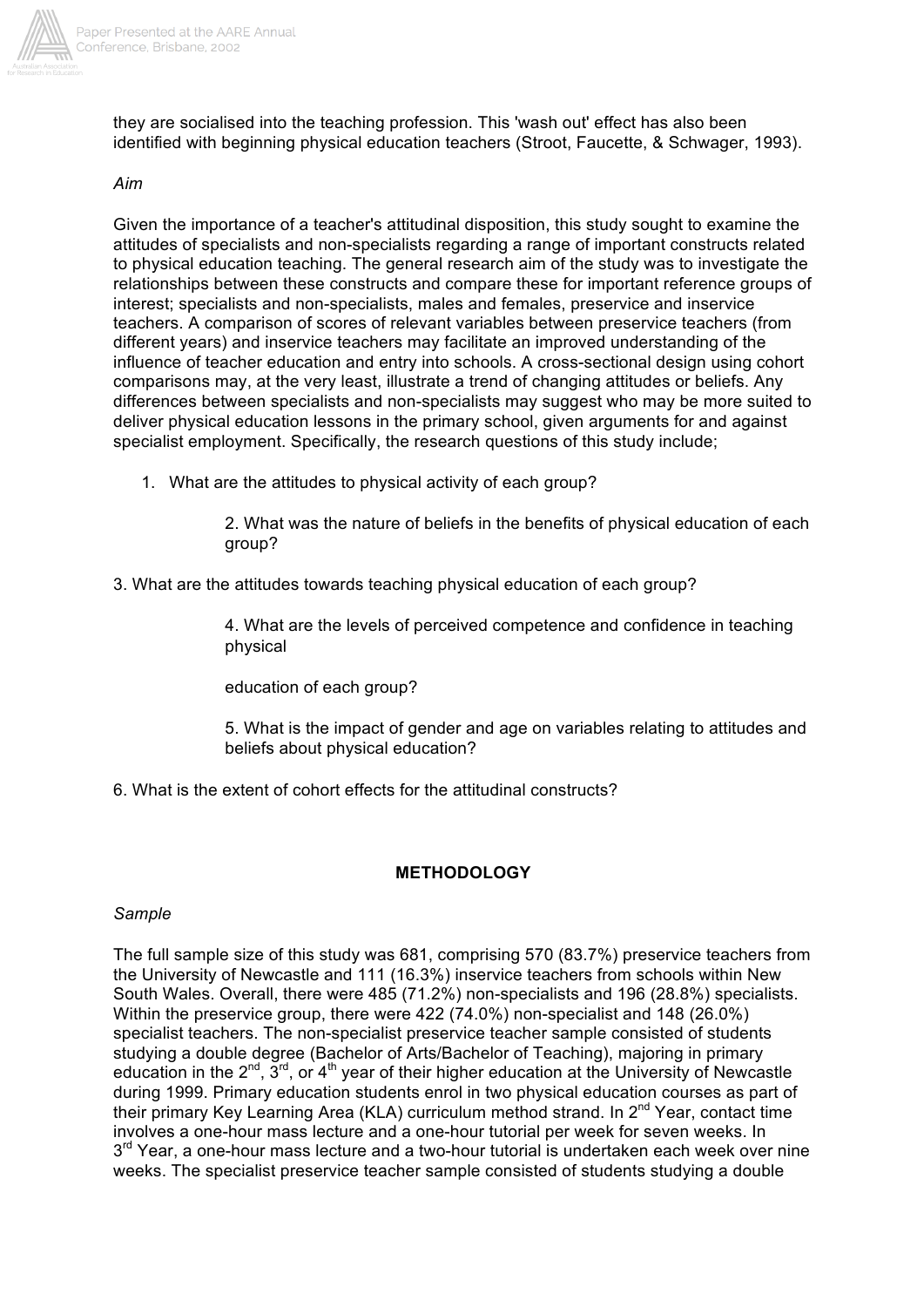

degree (Bachelor of Health and Physical Education/Bachelor of Teaching) in the 2<sup>nd</sup>. 3<sup>rd</sup>, or  $4<sup>th</sup>$  year of their higher education at the University of Newcastle during 1999. The four-year full-time degree is designed to prepare students for the teaching profession in the key learning area of Personal Development, Health, and Physical Education. The inservice group included 63 (56.8%) non-specialist teachers and 48 (43.2%) specialist physical education teachers.

## *Instrumentation and Data Collection*

The principal method of inquiry involved the collection of quantitative data from all respondents via the administration of a questionnaire. Both select-response and open-ended questions were included. Many of the select-response items involved the use of a Likert scale response system offering five or six alternative responses. A six-point Likert scale was used more frequently in an attempt to elicit some allegiance to a statement from respondents and improve scale reliability. The six-point Likert used in the current study was represented by the following terms; *Strongly Agree, Agree, Agree Slightly, Disagree Slightly, Disagree, Strongly Disagree*. Multivariate constructs were developed from clusters of variables and will be detailed later.

At the time of questionnaire completion,  $2^{nd}$  Year non-specialists had not undertaken any studies in physical education. Third Year non-specialists completed the questionnaire immediately following completion of their compulsory physical education teacher training. Fourth Year students completed their questionnaire in week eight of their final ten week practicum experience at University. Preservice specialists completed their questionnaires at the same time as their respective non-specialist cohorts. Inservice teachers were randomly selected and mailed questionnaires.

### *The Development of a Causal Model and Data Analysis*

Causal methods provide an appropriate way to analyse non-experimental data, as they at least require an informal theory (Keith, 1993; Pedhazur, 1997). Causal modelling has been frequently used in educational research to answer important research questions and provide conceptual frameworks for studies. The causal model is described as a set of linear equations representing causal relationships hypothesised to exist between variables (Keeves, 1988: 564), and its purpose is to reveal the extent of these relationships (Godwin, 1988; Kelloway, 1998: 8). It is acknowledged that inferring causation is a complex issue, however, the causal model in this study has been operationally contextualised as a practical, diagnostic process to display hypothesised relationships between important variables. The causal model examined in the current study was developed using previous research, substantive theory, and time precedence considerations, as recommended by Kenny (1979:  $3-4$ ).<sup>1</sup>

Causal models are generally developed preceding the utilisation of structural equation modelling techniques as heuristic devices, which assist the identification of relationships to be tested (Anderson & Gerbing, 1988; Bollen & Long, 1993: 2). It is important to note that structural modelling techniques do not determine the direction of causality between latent variables or conclude that a causal relationship exists (Arnold, 1992; Goldstein, 1995: 12; Haag, 1992). Rather, the purpose of data analysis is to identify variables that predict other variables (Arnold, 1992) and to ascertain whether the theoretical model is consistent with the data (Bollen, 1989: 38). If the data are consistent with the model, this does not represent proof of a theory, it at best lends support to it (Pedhazur, 1997: 768-769). That is, data does not confirm a model, they only fail to disconfirm (Anderson & Gerbing, 1988; Bollen, 1989: 79; Cliff, 1983; Haag, 1992).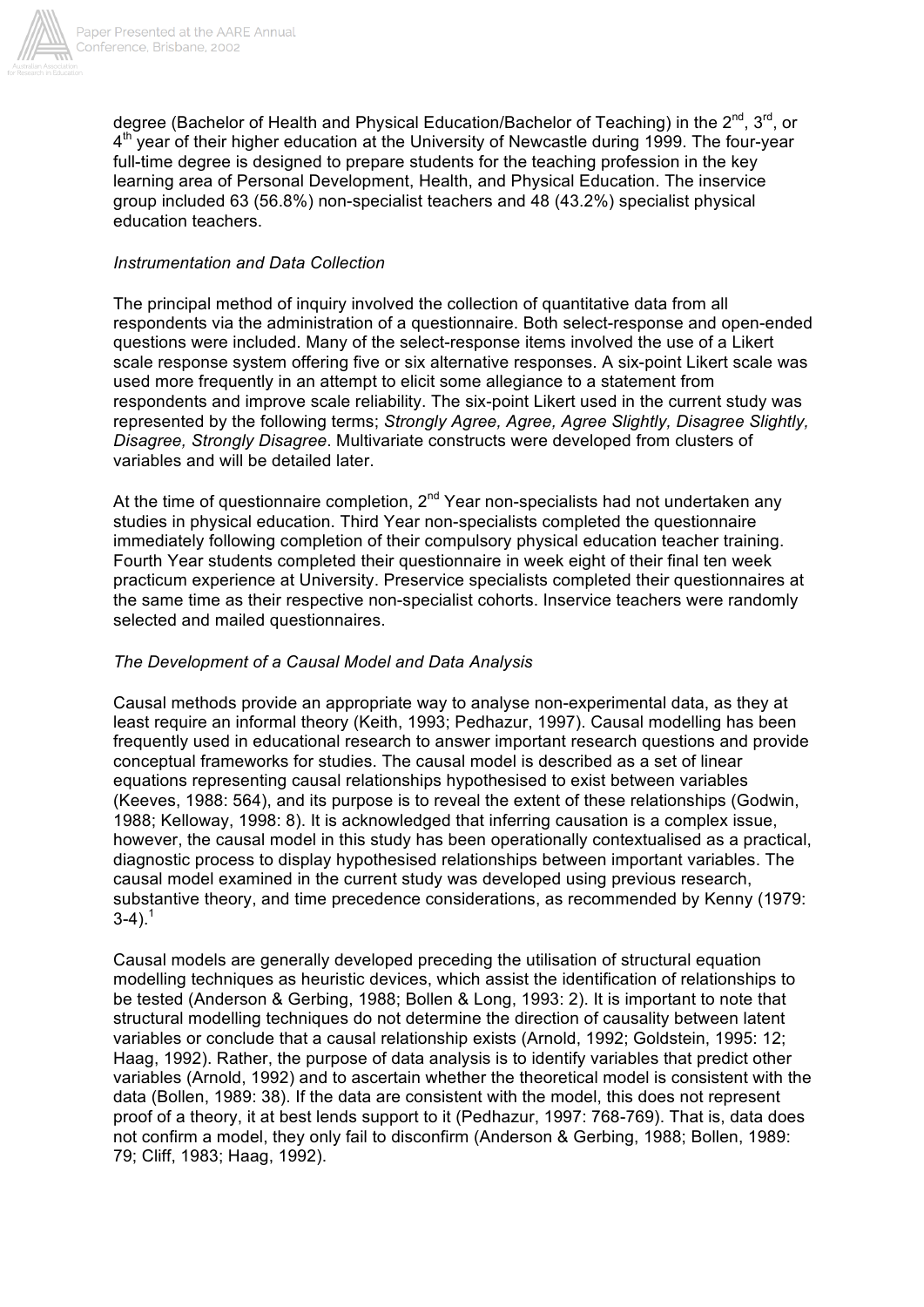

A two-stage process was used in this investigation to examine causal relationships. The first stage involved the use of *LISREL 8* (Jöreskog & Sörbom, 1993b) to develop one-factor congeneric measurement models to supply proportionally weighted composites from multiple indicators of latent constructs under restricted sample size conditions. The second stage used the developed constructs in the multilevel analysis program, *MLwiN* (Rasbash, Browne, Healy, Cameron & Charlton, 2000), to determine the significance of individual and cohort effects and establish standardised coefficients at the five per cent significance level appropriate for a two-tailed test. These procedures will be explained in turn.

#### *Development of Constructs and Description of Variables*

The majority of theories in educational research are devised in terms of hypothetical constructs or latent variables that are neither directly measurable nor observable (Holmes-Smith & Rowe, 1994). The theoretical relationship between latent variables and observable indicators (Williams, 1988) are depicted by measurement models, which assist the understanding of concepts in the social sciences (Bollen, 1989: 180). One-factor congeneric measurement models were employed in this study to produce estimates for three of the four constructs (refer to Table 1).

These models were developed as a method of data reduction to establish a suitable number of independent variables to be used in further causal path analysis. The measurement model details how the latent variables or hypothetical constructs are measured in terms of the observable variables (Hoyle, 1995; MacCallum, 1995; Stapleton, 1997) and reflect the degree to which the observed variables are assessing the reliability and validity of latent variables (Schumacker & Lomax, 1996: 64). These models take into account measurement error in both observed and latent variables (Jöreskog & Sörbom, 1993a: 16; Williams, 1988) and will only reach an adequate fit when indicator variables are valid measures of the latent variable (Holmes-Smith et al., 1994: 4).

Table 1 displays the multivariate constructs of interest in this study, detailing the initial factors or source of the scale, goodness of fit measures, item examples, and construct reliabilities. The use of fit statistics ensured the indicators validly contributed to the latent construct being estimated. Several indices examined goodness of fit in this study and indicated how well the models accounted for the data. These included: Chi-square index  $(c<sup>2</sup>)$ , Root Mean Square Error of Approximation (RMSEA) and Root Mean Squared Residual (RMR). Maximally weighted proportional factor score regression scores were used to calculate constructs. Generally, fit index values greater than 0.90 were accepted as an adequate fit and RMSEA values less than 0.05 were recognised as a close fit. Many researchers have listed the merits of the use of multiple indexes, which represent incremental and absolute fit measures when assessing model fit (Hair, Anderson, Tatham, & Black, 1995: 661-662; Hu & Bentler, 1995; Kelloway, 1998: 26; Lavee, 1988; Loehlin, 1992: 57).

Self-perceived levels of competence and confidence in the teaching of 10 physical education content areas; major games, gymnastics, athletics, dance, aquatics, fitness, basic motor movement, outdoor recreation, activities for disabled students, and AUSSIE SPORT were also assessed. Respondents were asked to grade their level of competence and confidence in each content area on a six-point Likert scale by responding to the statement; '*If I were to teach physical education, I would feel confident and competent teaching...*' After considering scores for each content area, respondents were given a mean score out of six.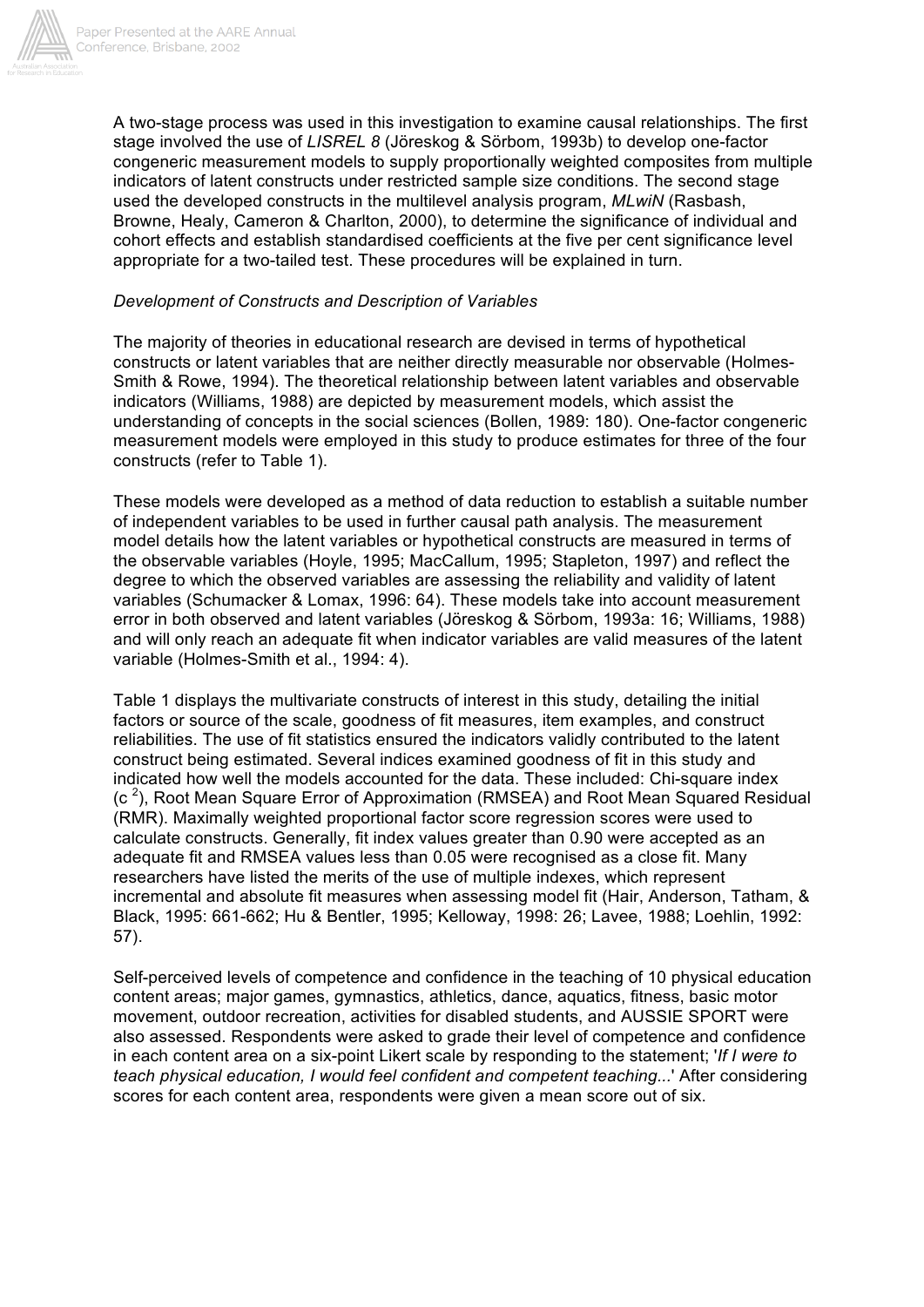

## **Table 1 Description of Construct Development using Fitted One-factor Congeneric Measurement Models**

| Initial<br>Source/D<br>escription<br>The                                                                                                                                                                                   | <b>CONS</b><br><b>TRUC</b><br>Τ                      | Multivari<br>ate<br>Construc<br>t<br>Descripti<br>on<br>Items                                                                                                                                                   | N<br>о.<br>of<br>ite<br>m<br>${\bf s}$ | Item/Q<br>uestion<br>Examp<br>le                                                        | $\,c\,$ $^{2}$             | p                          | d<br>f | G<br>FI.                   | <b>RM</b><br><b>SE</b><br>A | R<br>M<br>$\mathsf{R}$ | ρx<br>x                    |
|----------------------------------------------------------------------------------------------------------------------------------------------------------------------------------------------------------------------------|------------------------------------------------------|-----------------------------------------------------------------------------------------------------------------------------------------------------------------------------------------------------------------|----------------------------------------|-----------------------------------------------------------------------------------------|----------------------------|----------------------------|--------|----------------------------|-----------------------------|------------------------|----------------------------|
| original<br>Physical<br>Activity<br>Question<br>naire<br>(Corbin &<br>Lindsey,<br>1991: 16-<br>17)<br>included<br>a 14-item<br>scale with<br>seven<br>domains<br>(five-point<br>Likert).<br>Only one<br>factor<br>emerged. | Attitud<br>e to<br>Physic<br>al<br>Activity          | related<br>to<br>physical<br>activity<br>associat<br>ed with;<br>fun and<br>enjoyme<br>nt,<br>challeng<br>e and<br>achieve<br>ment,<br>social,<br>and<br>relaxatio<br>n/tension<br>domains.                     | 6                                      | 'Doing<br>exercis<br>e and<br>playing<br>sports<br>is<br>boring'                        | 11<br>$\cdot$ 1<br>8       | 0.<br>19<br>$\overline{2}$ | 8      | 0.<br>99<br>$\overline{7}$ | 0.0<br>24                   | 0.<br>01<br>8          | 0.<br>89<br>$\overline{4}$ |
| <b>Feelings</b><br><b>About</b><br><b>Physical</b><br><b>Educatio</b><br>n<br>The<br>Toulmin<br>Elementa<br>ry<br>Physical<br>Educatio<br>n Attitude<br>Scale<br>(Toulmin,<br>1973)<br>$(a = 0.91)$<br>was                 | <b>Belief</b><br>in the<br><b>Benefit</b><br>s of PE | Items<br>related<br>to<br>percepti<br>ons of<br>the<br>benefits<br>of<br>physical<br>educatio<br>n for<br>students<br>in<br>physical<br>health,<br>social,<br>lifestyle,<br>and<br>mental<br>health<br>domains. | 6                                      | 'Physic<br>al<br>educati<br>on<br>encour<br>ages<br>lifelong<br>exercis<br>e<br>habits' | 13<br>.6<br>$\overline{7}$ | 0.<br>13<br>$\overline{4}$ | 9      | 0.<br>99<br>5              | 0.0<br>28                   | 0.<br>03<br>1          | 0.<br>86<br>9              |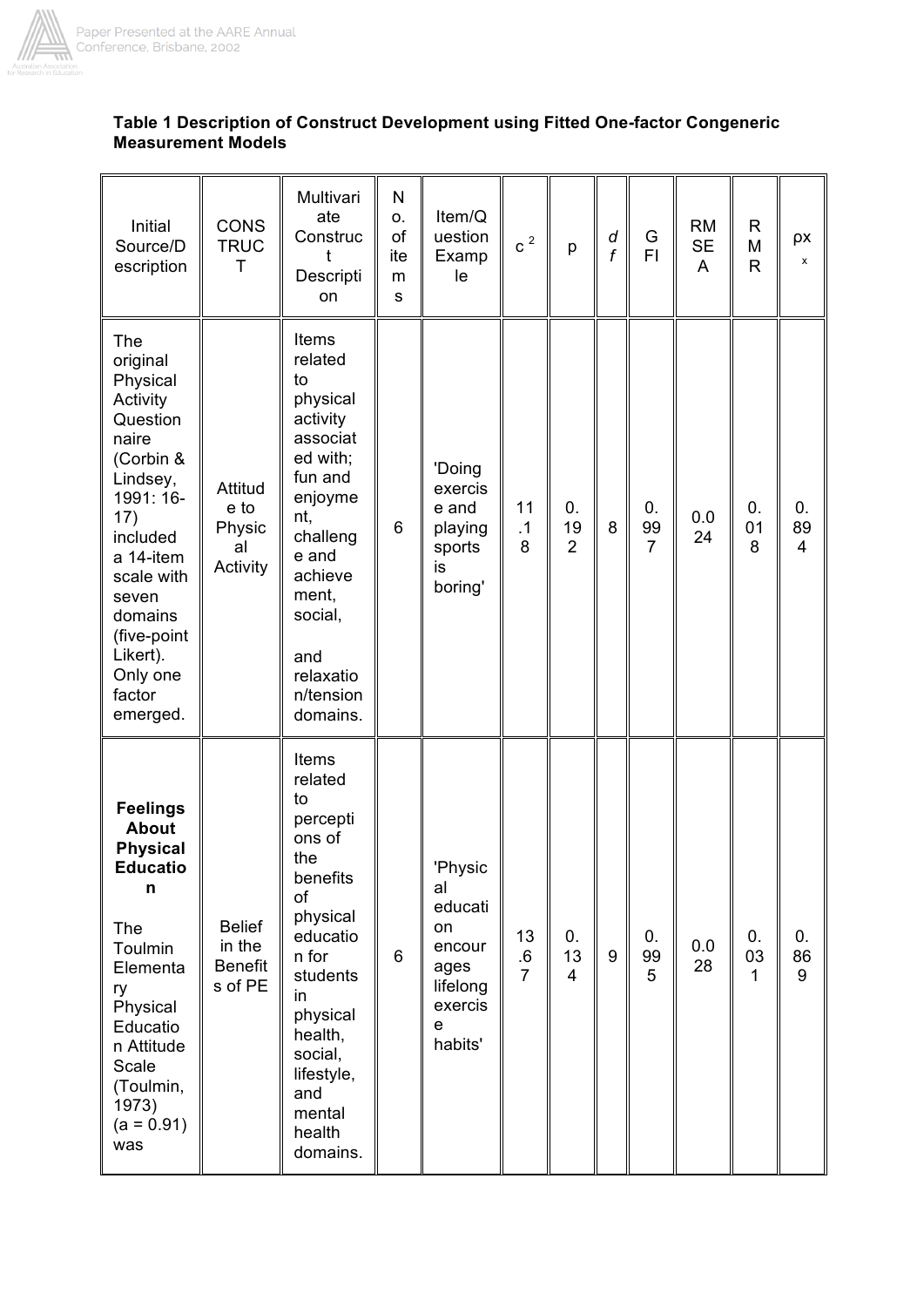

| modified<br>to<br>measure<br>teachers'<br>feelings<br>and<br>included<br>17 items<br>(six-point<br>Likert).<br>The<br>original<br>scale was<br>considere<br>d to have<br>high<br>construct<br>validity<br>and<br>internal<br>consisten<br>cy and<br>was<br>specificall<br>y used to<br>evaluate<br>changes<br>in<br>attitudes<br>about a<br>particular<br>program.<br>Two<br>separate | Attitud<br>e to<br>Teachi<br>ng PE | Items<br>concern<br>ed<br>general<br>enthusia<br>sm<br>towards<br>PE and<br><b>PE</b><br>teaching. | 5 | 'I am<br>genera<br>lly<br>enthusi<br>astic<br>about<br>teachin<br>g<br>physic<br>al<br>educati<br>on' | 10<br>$.6$<br>7 | 0.<br>05<br>8 | 5 | 0.<br>99<br>8 | $0.0\,$<br>41 | 0.<br>02<br>$\overline{4}$ | 0.<br>91<br>$\overline{7}$ |
|---------------------------------------------------------------------------------------------------------------------------------------------------------------------------------------------------------------------------------------------------------------------------------------------------------------------------------------------------------------------------------------|------------------------------------|----------------------------------------------------------------------------------------------------|---|-------------------------------------------------------------------------------------------------------|-----------------|---------------|---|---------------|---------------|----------------------------|----------------------------|
| factors<br>emerged.                                                                                                                                                                                                                                                                                                                                                                   |                                    |                                                                                                    |   |                                                                                                       |                 |               |   |               |               |                            |                            |

The constructs were developed using the entire sample of 681 for all but the two primary physical education constructs (refer to Figure 2 and Figure 3). The multilevel analysis consisted of 614 subjects with no missing data. There were 67 respondents who did not have primary school physical education and were left out of the *MLwiN* analysis, due to the requirement of a complete data set.

Details for the personal school experience in physical education constructs are found in Morgan et al. (2001).

## **RESULTS**

Table 4 in the Appendix displays the correlation matrix for all variables used in the causal model along with relevant descriptive statistics (detail for the personal school experience constructs is included). A graphical representation of cohort and specialisation differences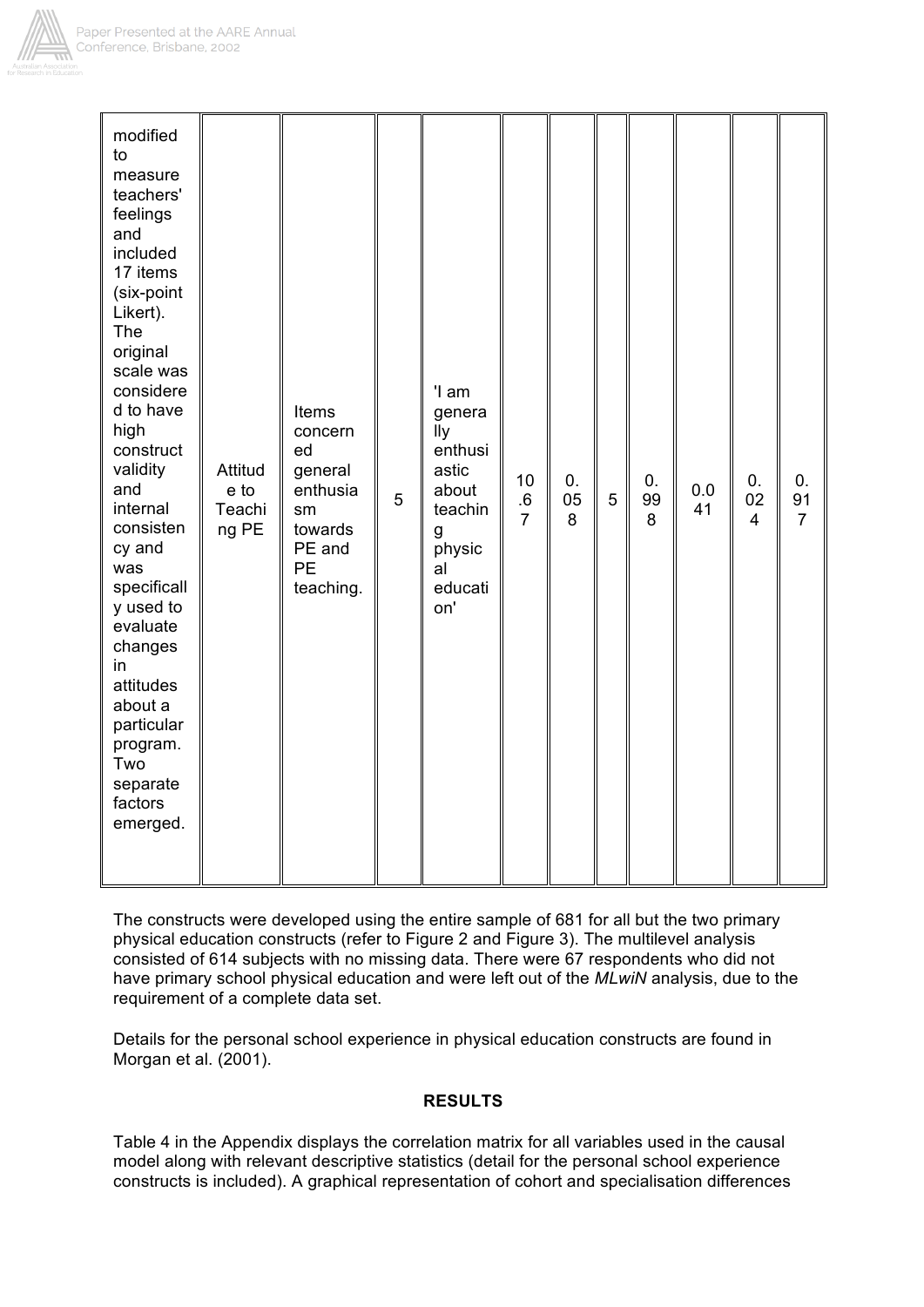

for attitudinal constructs resulting from preliminary analyses is illustrated in Figure 1. It is evident that specialists scored higher on all constructs for all cohorts. This difference was generally more marked when  $2^{nd}$  Year and inservice groups were compared. Interestingly, the 3rd Year specialists and 3rd Year non-specialists attained similar scores for the *Belief in the Benefits of Physical Education* and*Attitude to Teaching Physical Education* constructs. For non-specialists, scores were generally higher for more advanced cohorts in preservice education, but tended to be lower for inservice teachers. These important findings will be further examined in the ensuing multilevel model discussion.

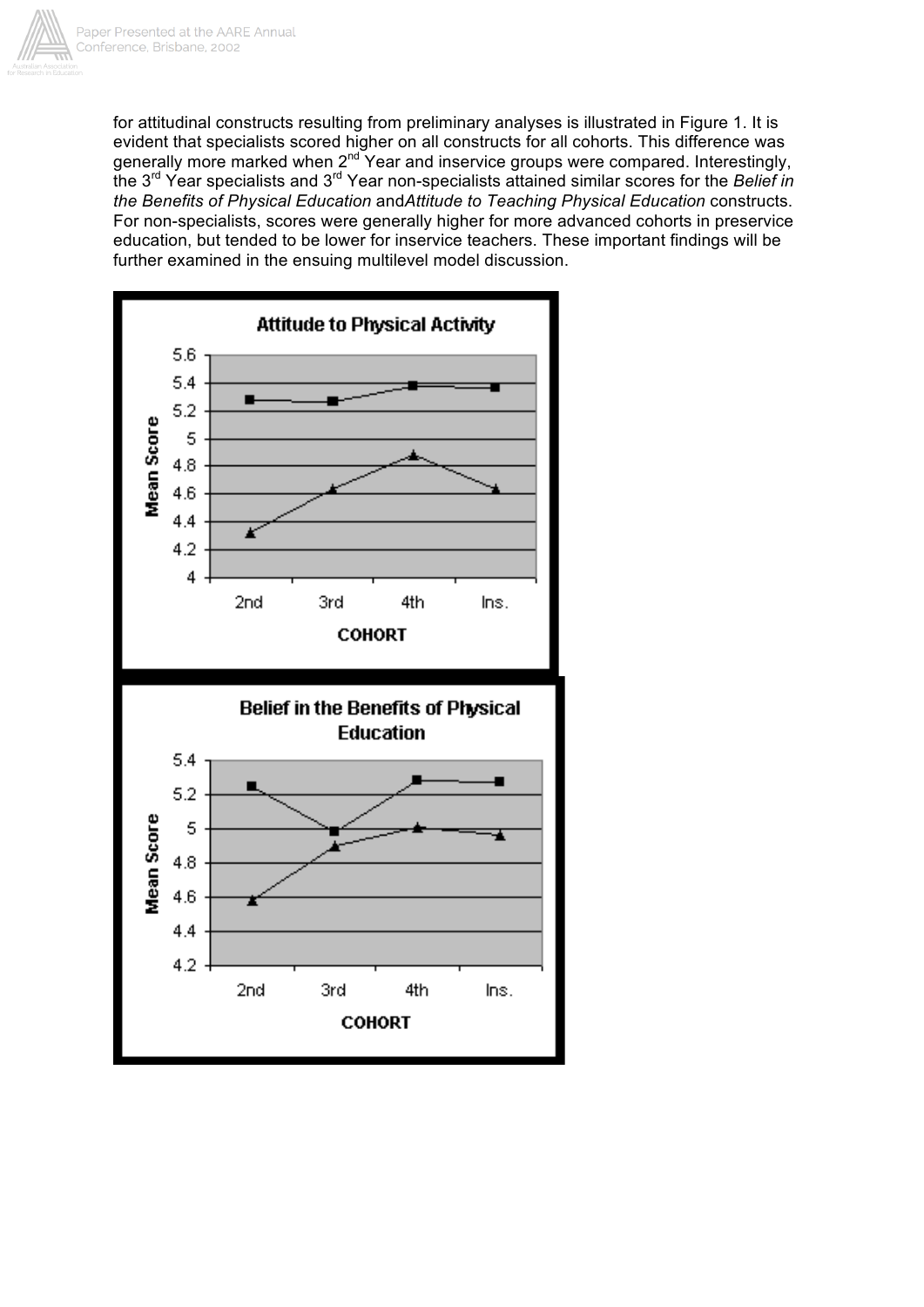



## *Applying the Multilevel Regression Model*

Contemporary research methodologies acknowledge that data gathered from examinations of educational practice often have a nested structure as a result of different groupings that exist within educational systems. The hierarchical linear model has been widely used in research in education. However, although introduced, many researchers of physical education and exercise science fail to recognise its many advantages and have limited its use. Consequently, analytical models of multilevel data in physical education research are often selected incorrectly due to confusion about units of analysis (Zhu, 1997).

By considering the hierarchical nature of the data, multilevel modelling takes into account clustering effects and assists the understanding of where and how effects occur (Rasbash et al., 2000). For individuals who attend tertiary institutions, learning experiences generally take place in year groups, or as it will be referred to in this study, cohorts. Students from the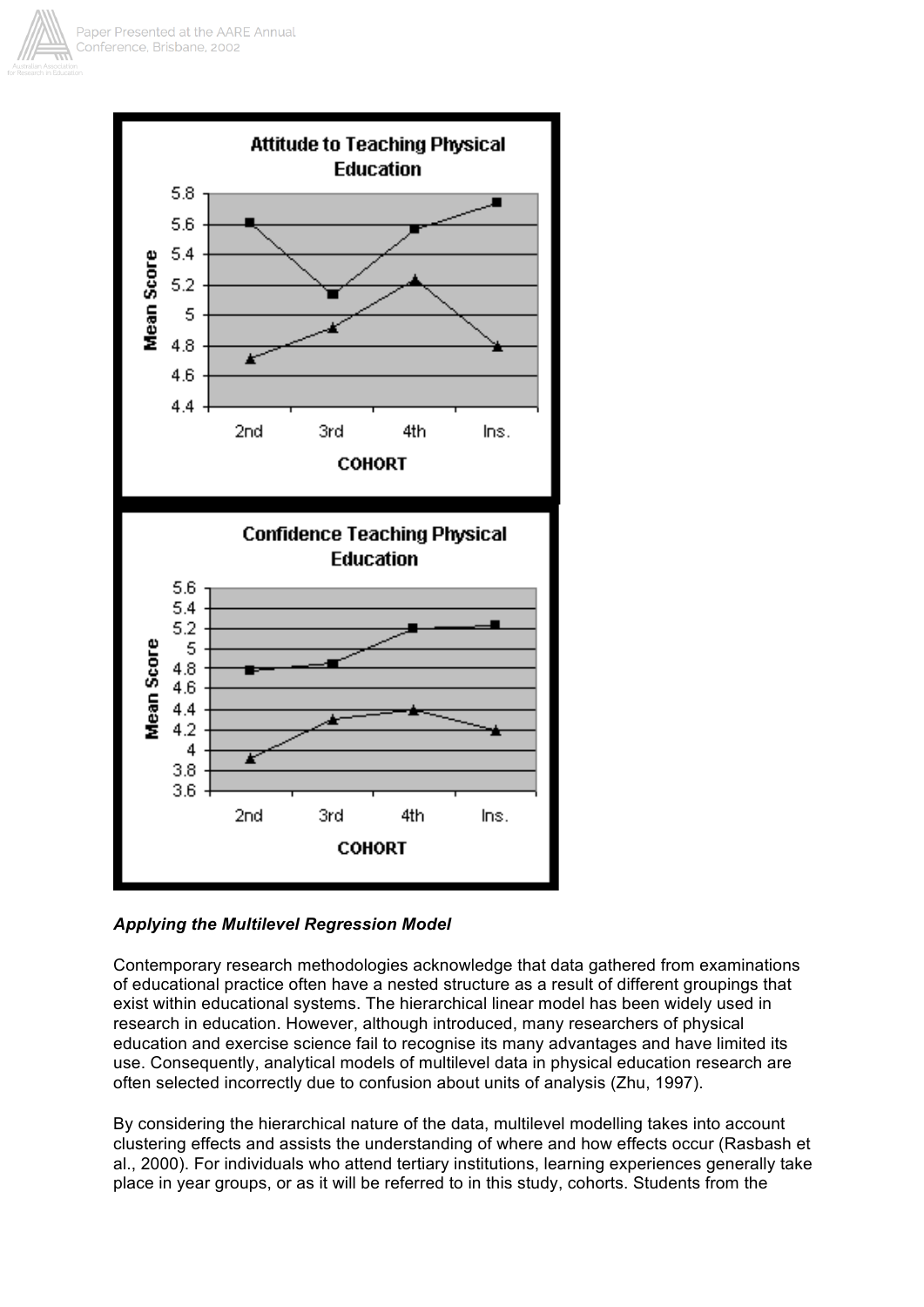

same cohort may tend to adopt similar attitudes or display behaviour that is more alike than students from other cohorts and both the cohorts and individuals have qualities at their respective levels of observation (Arnold, 1992; Hox, 1995: 6; Li, Duncan, Harmer, Acock, & Stoolmiller, 1988). In the current study there were 614 respondents in four different year groups (2<sup>nd</sup> Year, 3<sup>rd</sup> Year, and 4<sup>th</sup> Year preservice teachers and inservice teachers, coded as 5<sup>th</sup> Year). Data from this sample were anticipated to occur in a hierarchical nested structure. Table 2 presents a summary of the hierarchical structure, illustrating the proposed levels for analysis with individuals (preservice and inservice teachers) at level 1 and cohorts at level 2. Cohort variables were created and analysed in the model as dummy variables to recognise potential cohort effects and to test for significant cohort differences at the two levels throughout the model examination.

| $n = 614$       | <b>Total</b>        | <b>Non-specialists</b> | <b>Specialists</b> |  |
|-----------------|---------------------|------------------------|--------------------|--|
| <b>Cohort 2</b> | 188                 | 143                    | 45                 |  |
| <b>Cohort 3</b> | 179                 | 127                    | 52                 |  |
| <b>Cohort 4</b> | 150                 | 116                    | 34                 |  |
| <b>Cohort 5</b> | 97                  | 53                     | 44                 |  |
| Level-2 units   | Level-1 units       |                        |                    |  |
| 4 Cohorts (j)   | 614 Individuals (i) | $n = 439$              | $n = 175$          |  |

## **Table 2 Multilevel Structure of the Data**

## *Background to the Model for Analysis*

As recommended by Pedhazur (1997: 800), comparisons were drawn both within and between groups by referring to standardised and unstandardised coefficients for nonspecialists and specialists respectively. Separate multilevel regression models were examined for non-specialists and specialists, rather than developing a model that included specialisation as a separate explanatory variable in a single model. This decision was based on an expectation that sets of relationships would differ between specialists and nonspecialists and the imbalanced gender distribution of these two groups. After including all predictors in the regression models, the relationships for all variables and developed constructs were examined. The proportion of variance explained in the response variables was found by examining the effects of explanatory variables with the sample structure of the data taken into account (refer to Table 5 and Table 6 for details of total variance explained for each respective response variable).

The model was developed so that variables included were potentially influenced by all prior variables. The pattern of causation moved from higher-level units to lower-level units and from left to right, meaning the outcome variables were potentially influenced by all variables to the left. As recommended by Keith (1988: 348), logical time precedence and informed decisions based on prior research were key considerations in the decisions made regarding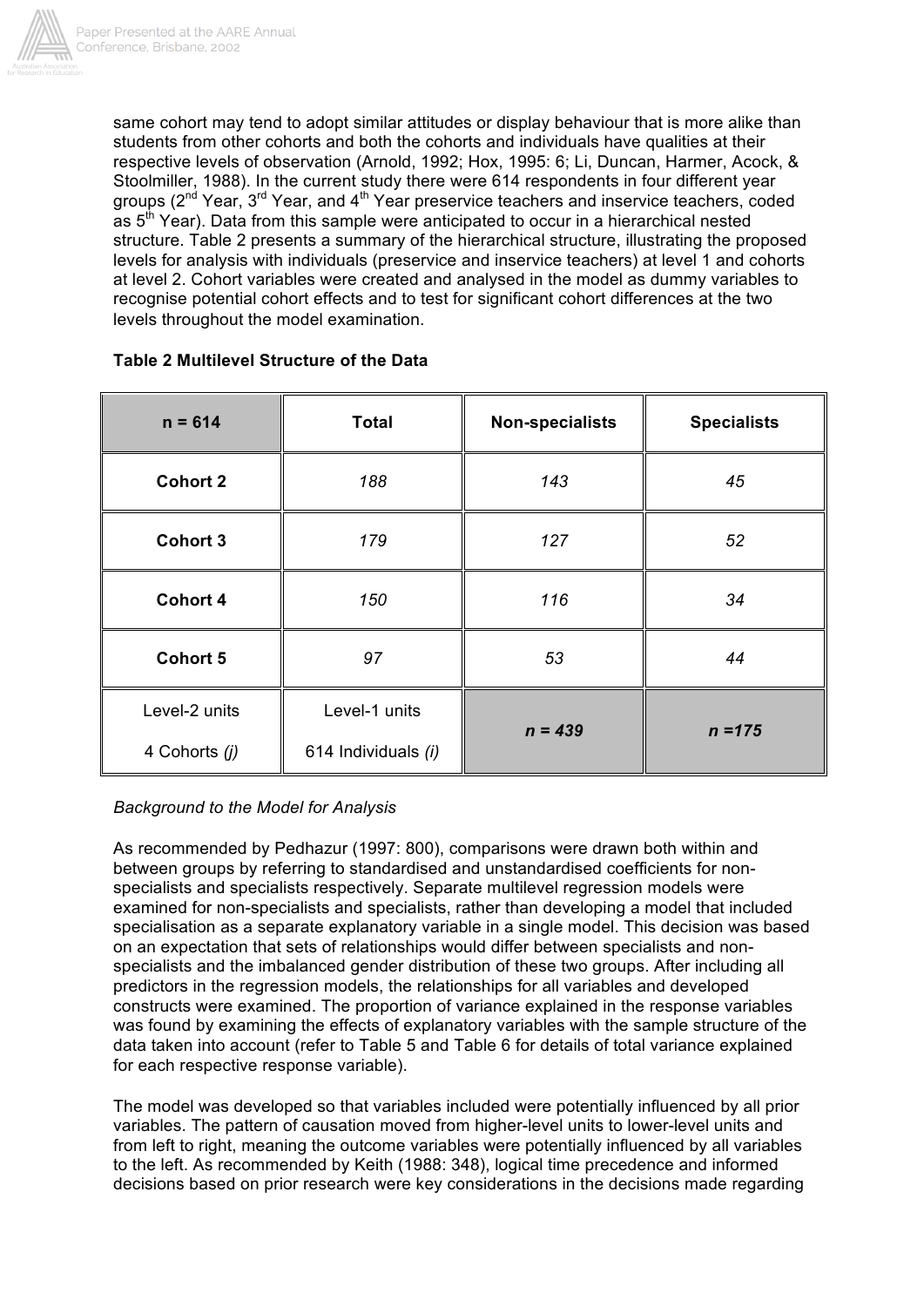

the sequence and selection of appropriate variables in the design of the model. The numbers shown on the paths in all models are standardised path coefficients (b ).

### *Non-specialist Multilevel Regression Model*

Figure 2 highlights the significant direct fixed effects of the full standardised model for the 439 non-specialist preservice and inservice teachers. As gender and age were considered background variables in the model, they were included as explanatory variables in all submodels. The non-specialist sample consisted mainly of females who comprised 85.2 percent of all respondents. Approximately 90.4 percent of the sample was less than 30 years of age.

#### *Attitudinal Categories*

#### *Attitude to Physical Activity*

Non-specialists possessed a fairly positive attitude to physical activity. When the cohorts were entered as dummy variables in the regression equation, 2<sup>nd</sup> Year respondents were the only cohort found to be significantly different. It was revealed that respondents from 3<sup>rd</sup> Year,  $4<sup>th</sup>$  Year, and inservice cohorts had more favourable attitudes to physical activity than the 2<sup>nd</sup> Year university students.

#### *Belief in the Benefits of Physical Education*

Respondents generally believed that participation in physical education leads to a variety of benefits. *Gender* was a significant explanatory variable, suggesting that females held stronger beliefs about the benefits of physical education than males. However, indirect effects mediating through personal school experiences in physical education and *Commitment to Sport and Physical Activity* negated any direct gender effects. The last significant explanatory variable was at level 2. By entering cohorts as dummy variables, it was found that 2<sup>nd</sup> Year respondents represented the only cohort that was significantly different. Respondents from 3<sup>rd</sup> Year, 4<sup>th</sup> Year, and inservice groups held stronger beliefs about physical education benefits than 2nd Year university students.

#### *Attitude to Teaching Physical Education*

Non-specialists generally held positive attitudes towards the teaching of physical education. When cohorts were entered as dummy variables,  $3<sup>rd</sup>$  Year and  $4<sup>th</sup>$  Year university students were found to be significantly different regarding their attitude to physical education teaching. These results suggested that  $3^{rd}$  Year and  $4^{th}$  Year preservice teachers were more positive about teaching physical education than 2<sup>nd</sup> Year preservice and inservice teachers.

#### *Confidence Teaching Physical Education*

Non-specialists held a 'moderate' level of confidence in their physical education teaching abilities. At the individual-level, *Age* was a significant explanatory variable. Respondents who reported high levels of confidence teaching physical education were generally younger. After entering cohorts as dummy variables,  $2<sup>nd</sup>$  Year preservice teachers were the only cohort level found to be significantly different. Respondents from  $3<sup>rd</sup>$  Year,  $4<sup>th</sup>$  Year, and inservice cohorts reported higher levels of confidence in teaching a variety of physical education activities than 2<sup>nd</sup> Year preservice teachers.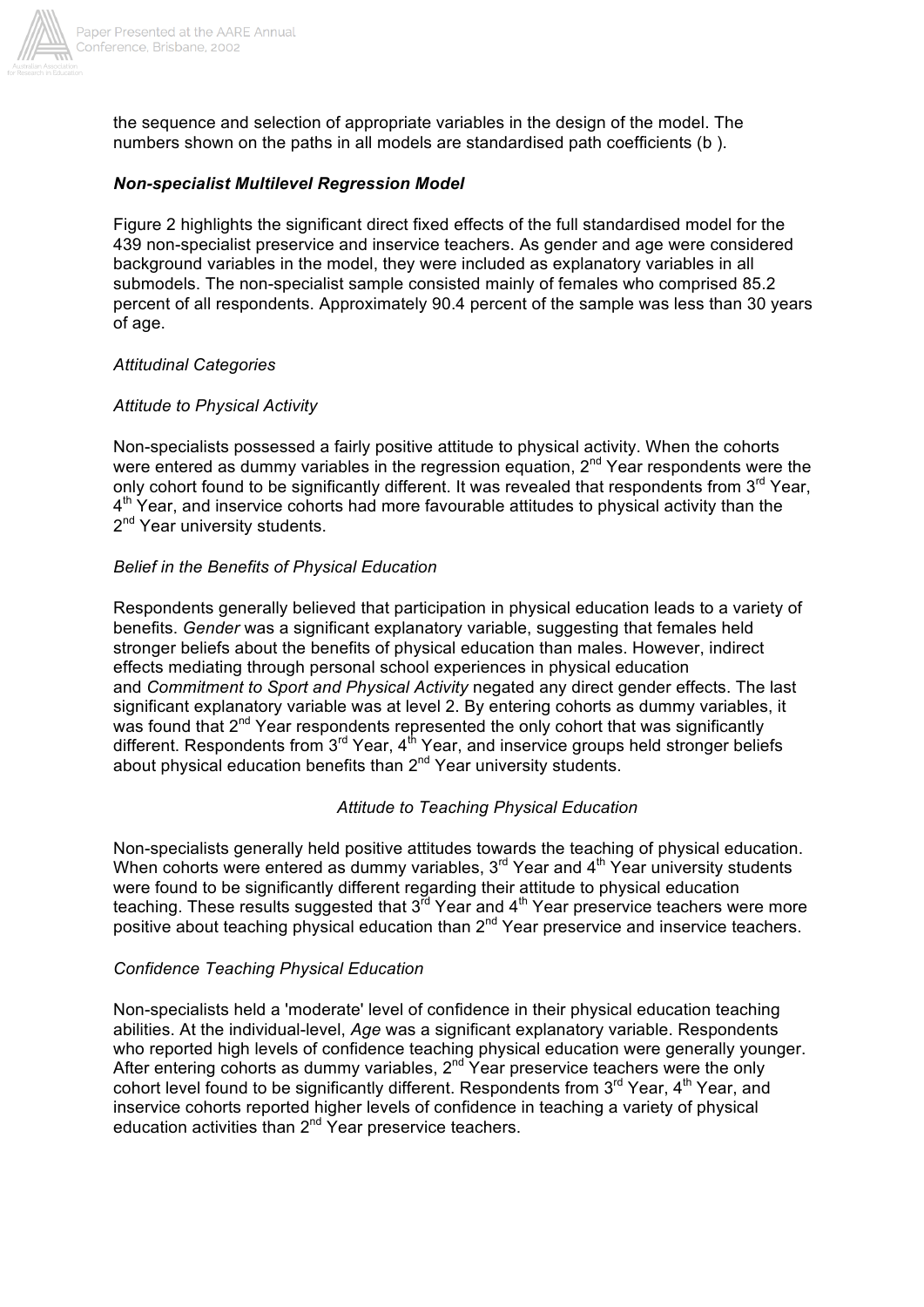

## Level 2

---------------------------------------------------------------------------------------------------------------------------

Level 1

--

## *Specialist Multilevel Regression Model*

Figure 3 highlights the significant direct fixed effects of the full standardised model for the 175 specialist preservice and inservice teachers. There were slightly more females (approximately 57%) in the specialist group than males. Most of the specialist respondents were less than 30 years of age.

Level 2

---------------------------------------------------------------------------------------------------------------------------

Level 1

--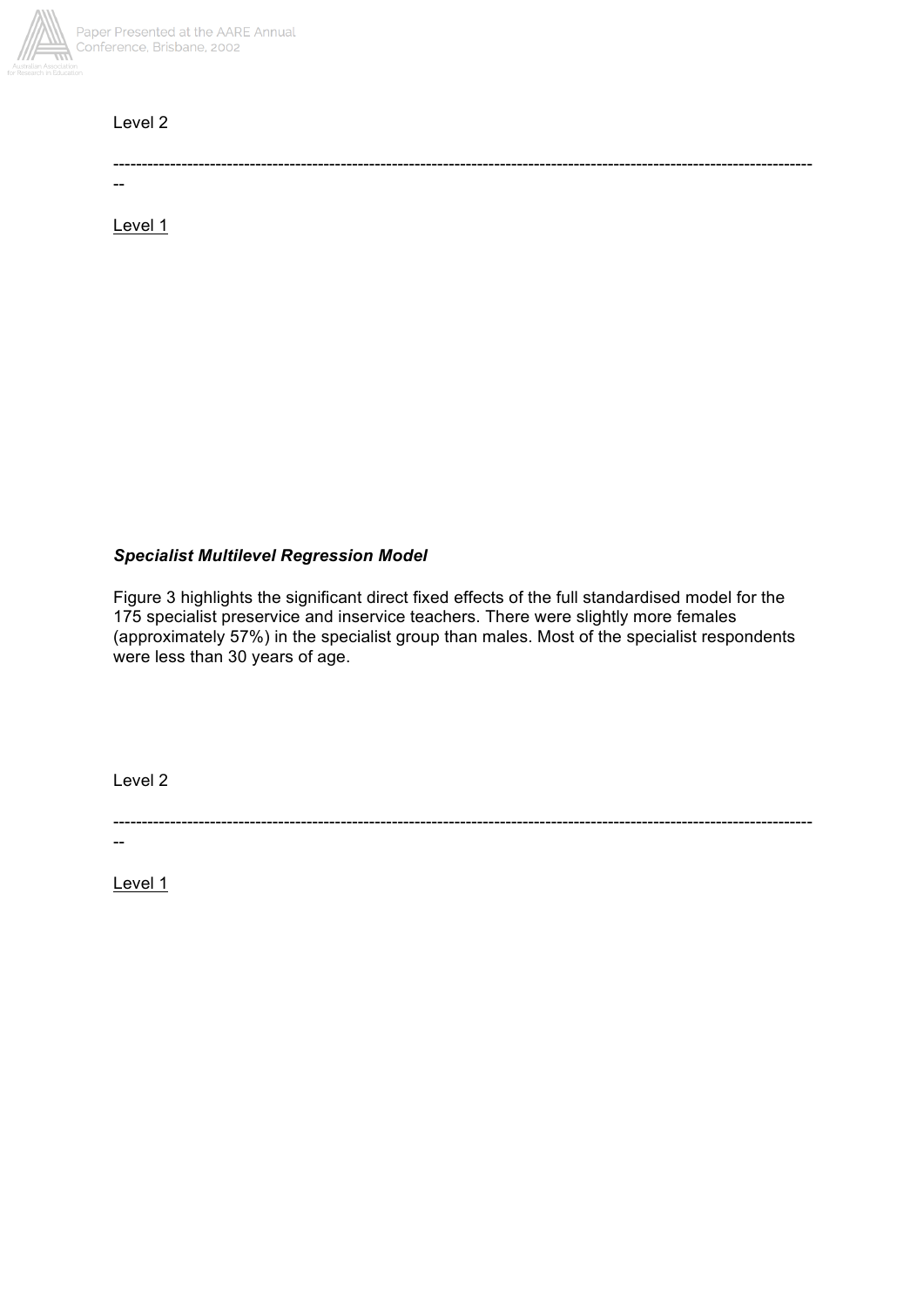

#### Paper Presented at the AARE Annual Conference, Brisbane, 2002

## *Attitudinal Categories*

## *Attitude to Physical Activity*

The specialists possessed a very positive attitude to physical activity. Considering indirect influences, males tended to have more positive attitudes to physical activity than females. However, this effect was quite small.

### *Belief in the Benefits of Physical Education*

Specialists held very strong beliefs about the benefits of participation in physical education. *Gender* was a significant explanatory variable (b = 0.320) and, notwithstanding negative indirect effects, results suggested that females held stronger beliefs about the benefits of physical education than males. The last significant explanatory variable was at level 2. It was found that  $3<sup>rd</sup>$  Year preservice teachers were the only cohort significantly different, and held weaker beliefs in the benefits of physical education than respondents from other groups  $(2^{nd}$  Year,  $4^{th}$  Year, and inservice).

## *Attitude to Teaching Physical Education*

Specialists possessed a very positive attitude towards teaching physical education. At level 2,  $3<sup>rd</sup>$  Year preservice teachers were significantly different from other groups. The results suggested that 3<sup>rd</sup> Year preservice teachers were less positive about physical education than  $2^{nd}$  Year and  $4^{th}$  Year preservice and inservice teachers.

## *Confidence Teaching Physical Education*

Specialists possessed a high level of confidence in their physical education teaching abilities. Females recorded higher levels of confidence teaching physical education than males. After entering cohorts as dummy variables,  $2^{nd}$  Year and  $3^{rd}$  Year preservice teachers were found to be significantly different. Respondents from  $4<sup>th</sup>$  Year and inservice cohorts reported higher levels of confidence in teaching a variety of physical education activities than 2<sup>nd</sup> Year and 3<sup>rd</sup> Year preservice teachers.

## *Comparison of Non-specialist and Specialist Multilevel Regression Models*

Taking into account mean scores, specialists scored significantly higher on all attitudinal constructs. However, the difference in scores for the *Belief in the Benefits of Physical Education* construct was not as marked as for the other attitudinal constructs. Previous studies have also shown that specialists and non-specialists hold similar views about the benefits of physical education (Lambdin & Steinhardt, 1992; Placek et al., 1995; Xiang et al., 2002). The results support findings of Xiang et al. (2002), Thompson (1996), and Hickey (1992) and suggest that while non-specialists may not feel particularly confident about teaching physical education, they still recognise its potential value. However, results contrast with the assertions of Downey (1979) who indicated that non-specialists do not consider physical education to be of any value for children.

Unstandardised regression coefficients were examined to compare multilevel models for non-specialists and specialists. Similarities and differences between the two models are outlined in Table 3, which presents the significant explanatory variables for each sub-model. The unstandardised regression coefficient is displayed in parentheses for both nonspecialists (NS) and specialists (S).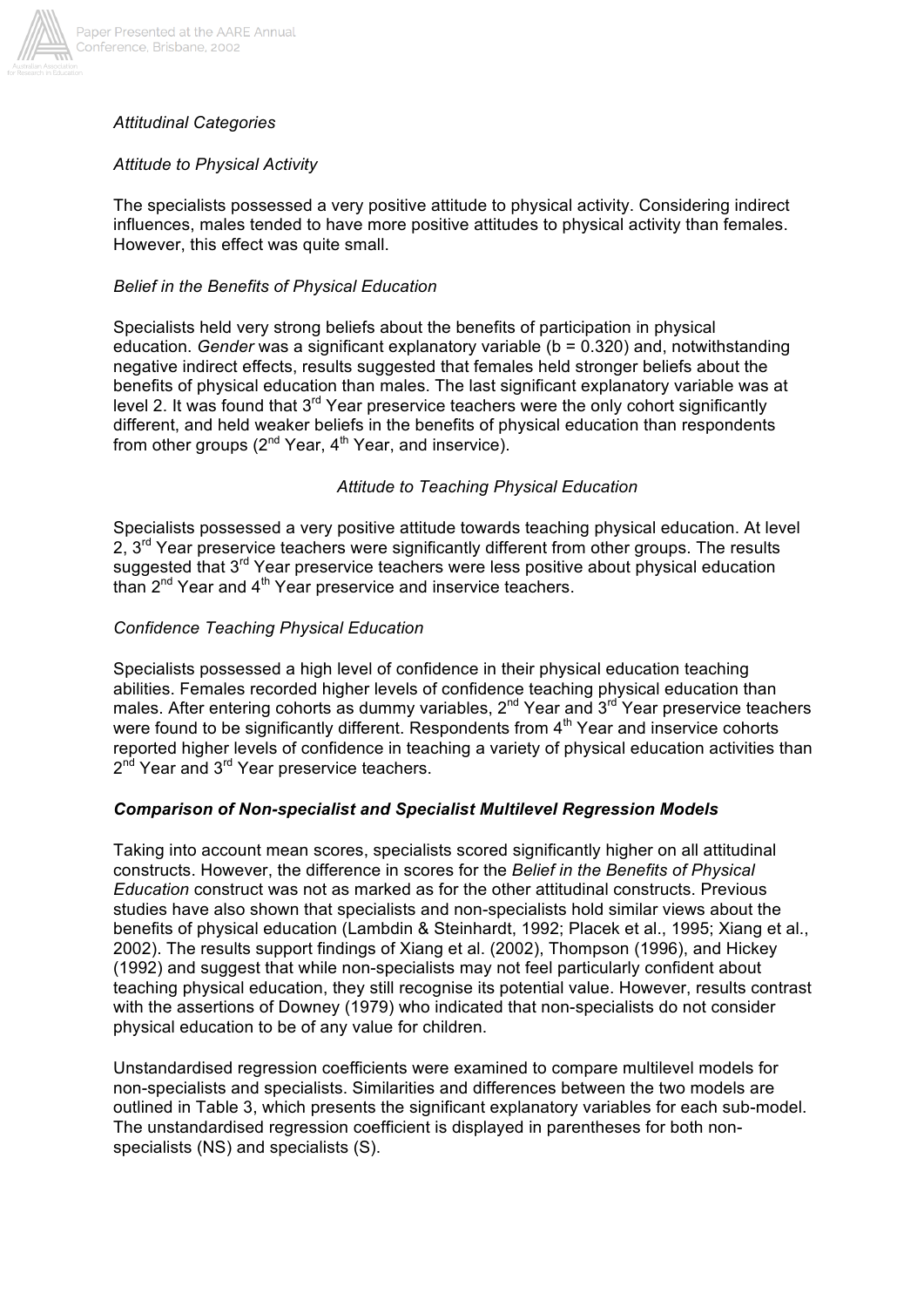

# **Table 3 Comparison of Non-specialist and Specialist Models**

| <b>Focus Response</b><br><b>Variables</b>   | NS/S         | <b>Significant</b><br><b>Explanatory</b><br><b>Variables</b><br>$(b \times 100)$ | <b>Coefficient Comparisons</b>                                                                                                                                                                                                                                                                                                                                                                                                                 |  |  |  |
|---------------------------------------------|--------------|----------------------------------------------------------------------------------|------------------------------------------------------------------------------------------------------------------------------------------------------------------------------------------------------------------------------------------------------------------------------------------------------------------------------------------------------------------------------------------------------------------------------------------------|--|--|--|
| <b>Attitude to Physical</b><br>Activity     | <b>NS</b>    | $\cdot$ 2 <sup>ND</sup> (-31)                                                    | The non-specialist sub-model included the<br>2 <sup>ND</sup> Year cohort at level 2. The amount of                                                                                                                                                                                                                                                                                                                                             |  |  |  |
| (ATPA)                                      | S            |                                                                                  | variation explained for the non-specialist<br>sub-model was much higher.                                                                                                                                                                                                                                                                                                                                                                       |  |  |  |
| Belief in the<br>Benefits of PE             | <b>NS</b>    | <b>GENDER</b><br>(22)<br>$\cdot$ 2 <sup>ND</sup> (-37)                           | Gender effects were far greater for<br>specialists ( $b = 39$ ) over non-specialists<br>$(b = 0.22)$ . Level-2 effects were apparent<br>for both groups. 2 <sup>ND</sup> Year non-specialist<br>preservice teachers and 3 <sup>RD</sup> Year specialist                                                                                                                                                                                        |  |  |  |
| (BBPE)                                      | $\mathsf{s}$ | <b>GENDER</b><br>(39)<br>$3^{RD}$ (-30)                                          | preservice teachers scored significantly<br>lower for BBPE than their respective<br>groups. The non-specialist sub-model<br>explained a greater amount of variation in<br>BBPE.                                                                                                                                                                                                                                                                |  |  |  |
|                                             | <b>NS</b>    | $3^{RD}$ (23)<br>$4^{TH}$ (39)                                                   | Level-2 effect differences were found.<br>$3^{RD}$ Year (b = 0.23) and $4^{TH}$ Year (b = 0.39)<br>non-specialist preservice teachers<br>possessed more positive attitudes to                                                                                                                                                                                                                                                                  |  |  |  |
| Attitude to<br><b>Teaching PE</b><br>(ATPE) | S            | $3^{RD}$ (-51)                                                                   | physical education than 2 <sup>ND</sup> Year<br>preservice and inservice teachers.<br>However, 3 <sup>RD</sup> Year specialist preservice<br>teachers recorded significantly lower<br>scores than all other cohorts, recording an<br>unstandardised coefficient more than twice<br>as large as the 3 <sup>RD</sup> Year non-specialist<br>path ( $b = -51$ ). The non-specialist sub-<br>model explained a far greater amount of<br>variation. |  |  |  |
| Confidence                                  | <b>NS</b>    | AGE (-11)<br>$\cdot$ 2 <sup>ND</sup> (-42)                                       | AGE was included in the non-specialist<br>sub-model and GENDER was included in<br>the specialist sub-model for the CTPE<br>construct. Level-2 effects were comparable                                                                                                                                                                                                                                                                          |  |  |  |
| <b>Teaching PE</b><br>(CTPE)                | S            | <b>GENDER</b><br>(19)                                                            | for the 2 <sup>ND</sup> Year cohort for both non-<br>specialists ( $b = -42$ ) and specialists ( $b = -$<br>53). A negative significant pathway from<br>the 3 <sup>RD</sup> Year specialist cohort also existed.<br>The variance explained was higher for non-                                                                                                                                                                                 |  |  |  |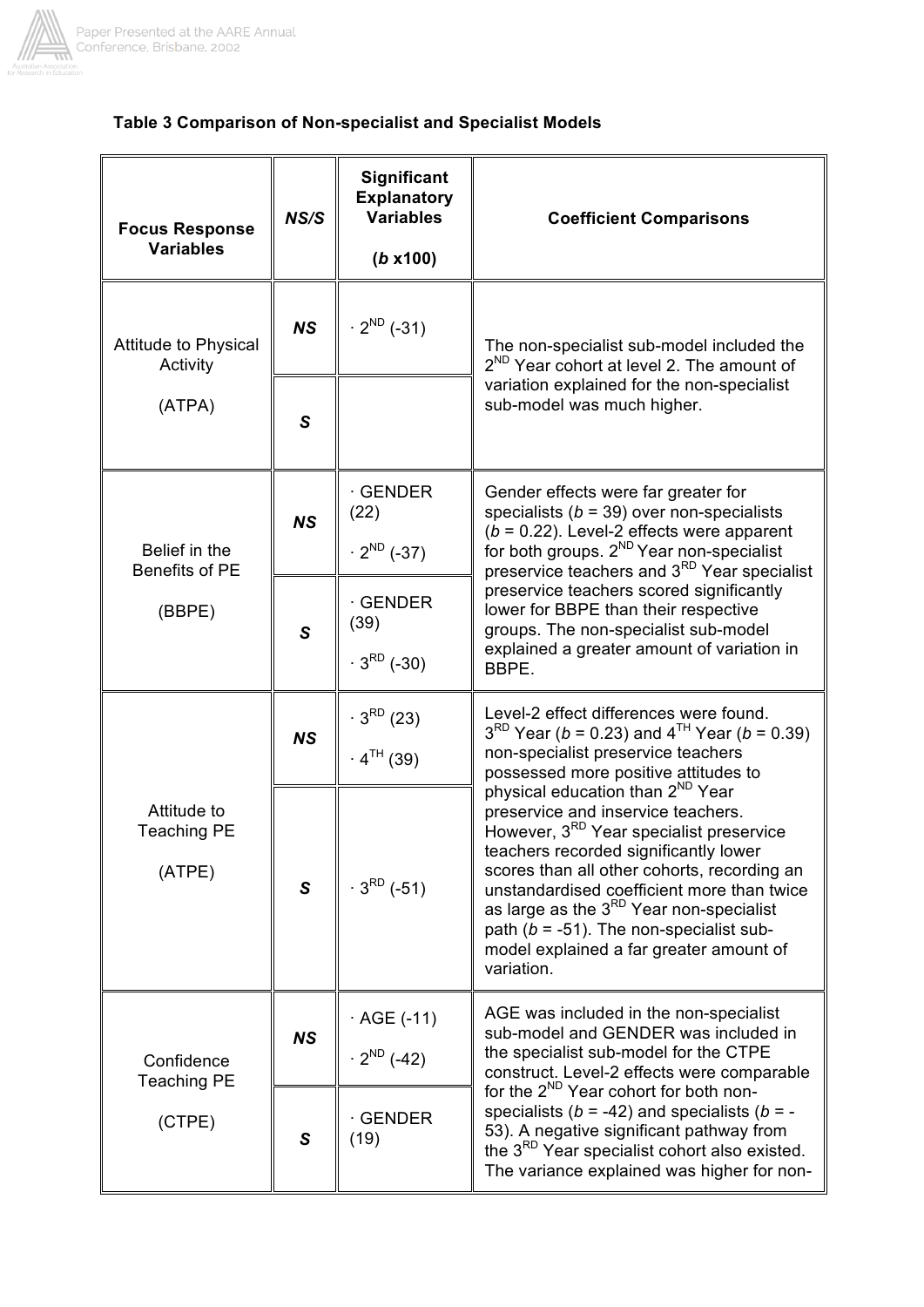

| $\cdot$ 2 <sup>ND</sup> (-53) | specialists. |
|-------------------------------|--------------|
| $3^{RD}$ (-38)                |              |

## **DISCUSSION**

### *Impact of the Background Variables Gender and Age on Attitudinal Constructs about Physical Education*

For non-specialists, males tended to score more highly on the attitudinal constructs and perceived confidence teaching constructs than females. This has been previously established to be a result of males being more involved in sporting activities and remembering their school physical education experiences more favourably than females (Morgan et al., 2001). A significant relationship was established between *Gender* and *Belief in the Benefits of Physical Education*. For both non-specialists and specialists, females tended to hold stronger beliefs regarding the benefits of physical education. Female specialists possessed higher levels of confidence relating to teaching physical education. Younger non-specialists were also more confident in their ability to teach a number of physical education content areas. The negative influence of *Age* on teaching confidence in physical education has been previously supported by Thompson (1996).

## *Cohort Effects for the Attitudinal Constructs*

#### *Non-specialists*

A teacher education effect remains a plausible explanation for the tendency for the  $2^{nd}$  Year cohort to record lower scores than the other cohorts for all attitudinal constructs. It is worth noting that the  $2^{nd}$  Year cohort had not completed any physical education teacher training at the time of questionnaire completion. Additionally, a probable teacher education effect was apparent as  $3<sup>rd</sup>$  Year and  $4<sup>th</sup>$  Year cohorts were more likely to possess more positive attitudes to physical education teaching than 2<sup>nd</sup> Year and inservice cohorts.

Of particular interest was a definite trend for scores on each variable to increase from  $2^{nd}$  through to  $4^{th}$  year and decrease for inservice respondents. This decrease was particularly marked for attitude to teaching physical education, but also to some extent for *Attitude to Physical Activity*, and *Confidence Teaching Physical Education*. The decrease in scores between 4<sup>th</sup> year students and inservice teachers for the *Belief in the Benefits of Physical Education* construct was minimal. Perhaps the inservice teachers' beliefs in the value of physical education remains stable, whereas their attitudes and confidence regarding physical education teaching wanes to various extents upon entry into schools. Previous research may provide some explanation for these tendencies. Zeichner and Tabachnick (1981) suggested that many of the effects of teacher education on an individual's attitudes and beliefs are only temporary. They described the 'wash out' effect that occurs during the first years of employment in schools.

#### *Specialists*

There also existed evidence of a possible teacher education effect for specialists. The  $2<sup>nd</sup>$  Year and  $3<sup>rd</sup>$  Year preservice teachers possessed lower levels of confidence teaching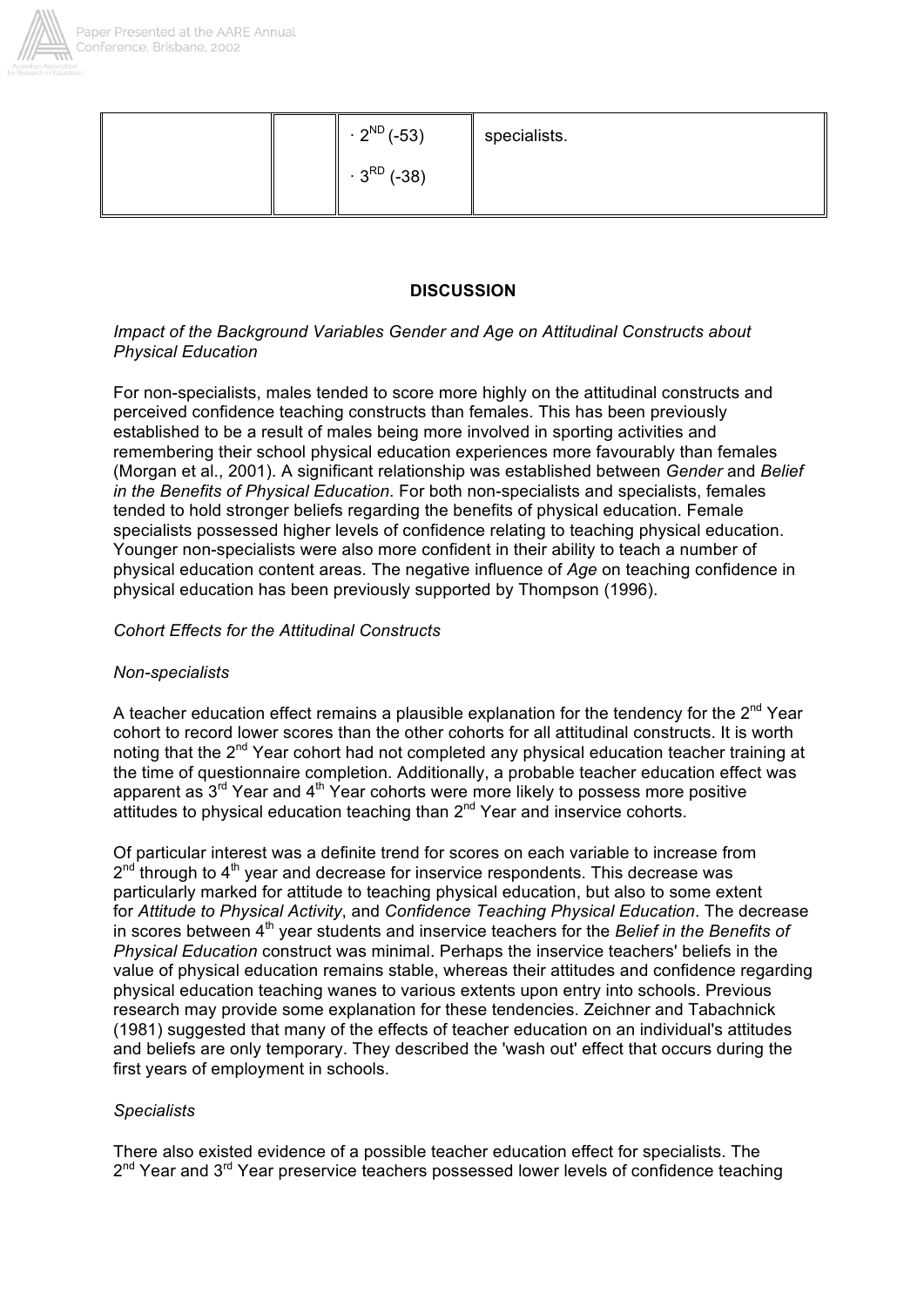

physical education than the other cohorts. Surprisingly,  $3<sup>rd</sup>$  Year preservice teachers scored lower than other cohorts for *Attitude to Teaching Physical Education*and *Belief in the Benefits of Physical Education*. These results were surprising and unexpected. It was hypothesised that scores for all specialist cohorts would be high, or that at least a pattern of increasing scores would be evident throughout preservice education, as was the case for the non-specialists. However, the nature of the findings required an examination of other potential factors.

The most likely explanation was developed from a review of the extent and nature of teaching experiences of the various cohorts. Some explanation for the decline in enthusiasm may be attributed to the fact that the  $3<sup>rd</sup>$  Year specialists had completed a five-day 'rolling practicum' just prior to the questionnaire administration. Essentially, the 'rolling practicum' involves one day of teaching per week for five weeks. In rating their teacher education in another context, some students expressed disappointment in the 'rolling practicum' structure because they felt detached from the school and students and subsequently recognised this form of practicum experience as a weakness in their university course structure. Replacing the 'rolling practicum' with block teaching experiences was also one of the suggested changes recommended by some 3<sup>rd</sup> Year specialists. Teaching for only one day each week can be particularly difficult and challenging because management and discipline surface as major issues that arise when students are not as familiar with the teacher or the class. One could understand the lesser enthusiasm of the student teachers if they struggled to assert control over their students. A block practicum, where a student teacher is in attendance at the school every day, allows a greater 'feel' for the class and usually results in the teacher becoming more comfortable and confident about teaching as the practicum continues.

Feelings of dissatisfaction with the practicum structure were highlighted in an external review of aspects of the field experience program at the University of Newcastle conducted in 1999. A review committee prepared a report to comment on the appropriateness of current arrangements within the Faculty of Education and to identify strengths and weaknesses of the program (Martinez & McCulla, 1999). Part of the findings identified that the 'rolling days idea' was extremely disruptive to the teaching and learning process. The report concluded that block practicums constituted a better field experience component and that 'rolling days' could only reach their potential if they were closely integrated with university-based subjects, and with adequate opportunity for structured reflection.

#### **CONCLUSIONS**

There were a number of key findings for the attitudinal constructs, primarily identified in comparing results for specialists and non-specialists, and preservice and inservice teachers. For non-specialists, there was a tendency for scores on constructs relating to physical education teaching to be higher for more advanced cohorts in preservice education, but to wane to various extents for inservice teachers. Results suggested that preservice teachers' physical education teacher education may have had a positive effect on their attitudinal disposition. However, contrary to a number of previous studies, scores for attitudinal constructs relating to physical education teaching for non-specialists were relatively positive. Scores were generally high for all constructs for specialists, notwithstanding the lower and previously explained scores of the  $3<sup>rd</sup>$  Year specialist cohort. As such, the impact of the nature of various teaching experiences needs to be more fully explored.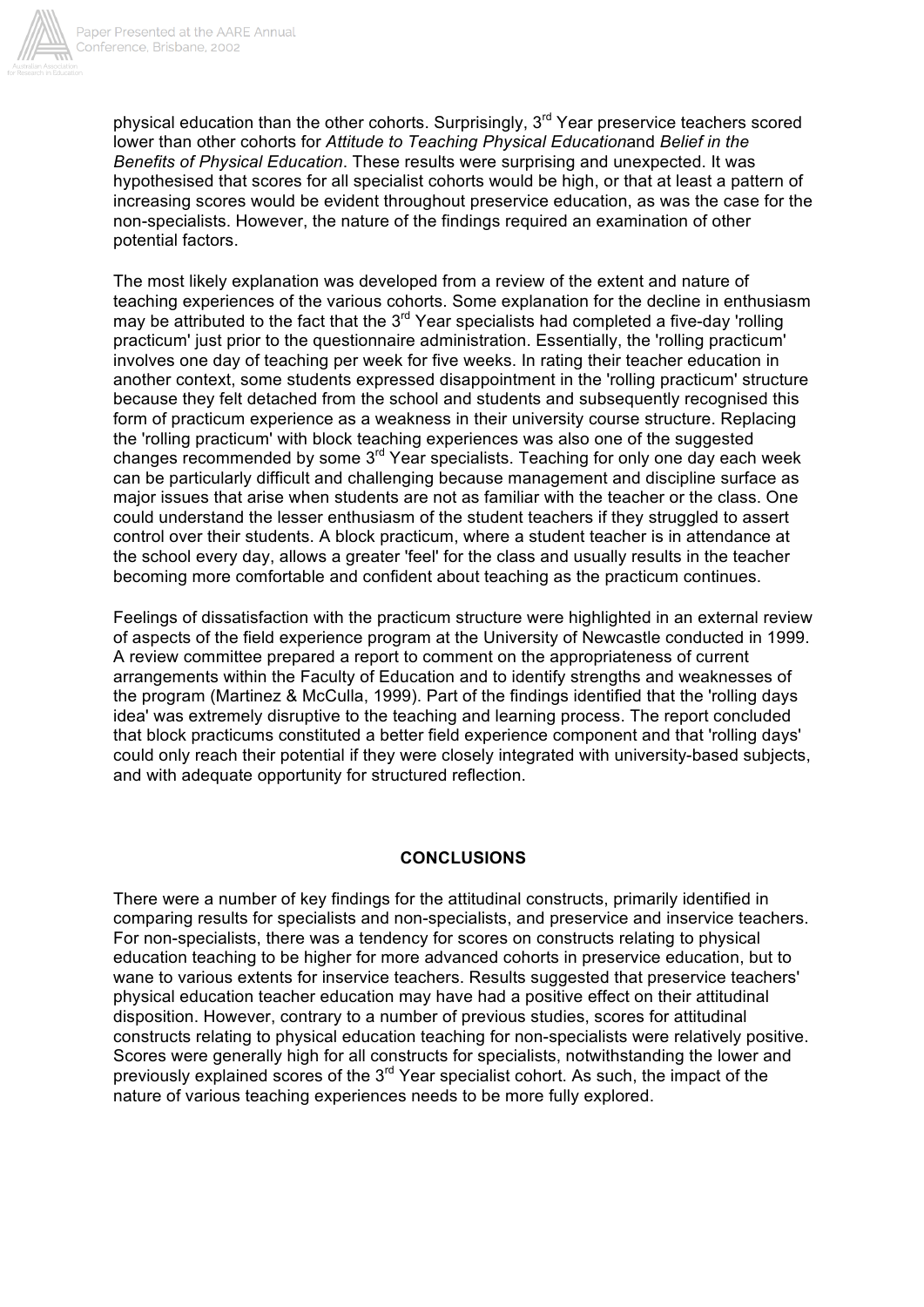

## *Implications of Established Cohort Effects*

A range of implications for professional development (for inservice teachers) and physical education teacher education (for preservice teachers) arose from the findings. The role of ongoing professional development for classroom teachers was magnified considering the pattern of lower scores for inservice teachers on a range of important variables relating to physical education teaching. The interpretations of these results is that inservice teachers' beliefs in the value of physical education remain stable, however, their attitudes and confidence regarding physical education teaching appears to diminish upon entry into schools. Additionally, inservice courses and further support for classroom teachers need to be provided to nullify the 'wash out' effect that has been confirmed, to some extent, in this study. The success and provision of appropriate professional development courses for this purpose should be more extensively researched, as some writers have questioned the influence of these courses on the attitudes and teaching quality of non-specialists (Carney & Chedzoy, 1998; Secker, 1988; Williams, 1979). The importance of early successful teaching experiences is highlighted to reinforce any favourable improvements in attitudes and efficacy beliefs developed during preservice education. Based on these findings, more extensive support for classroom teachers may be a more worthy and realistic alternative than the fulltime employment of specialist teachers.

Teacher educators who determine physical education programs in teacher training occupy one of the most important positions relating to primary physical education. Teacher educators need to improve their understanding of the attitudinal disposition of both preservice and inservice teachers to ensure relevant and appropriate learning experiences are presented. Physical education teacher educators may be advised to challenge or complement intentionally and explicitly the attitudes and beliefs of preservice teachers that exist as a consequence of their school experiences. As Silverman and Subramaniam (1999) noted, "Change in attitude can be brought about by uncovering the reasons for an individual's unfavorable attitude toward a situation or object, and making the necessary adjustments or manipulations" (p.98). Doolittle et al. (1993) expressed the important role of teacher educators in discussing, comparing, analysing, and detailing belief systems of specialist preservice teachers.

More detailed analysis of cohort differences would require an examination of the influence of various practicums on relevant variables. The lower scores for the 3<sup>rd</sup> Year specialist cohort warrants further investigation. Although prior research has identified the development of relevant variables throughout a practicum experience, data could be collected assessing the impact of different practicum structures on attitudes and beliefs. Pre-and post-testing of measures at the beginning and end of a practicum, accompanied by a description and analysis of lessons taught would be valuable.

It is likely that teachers of physical education who are enthusiastic and exhibit positive attitudes towards teaching physical education and physical activity will be more successful in motivating students and increasing their enjoyment of physical education by delivering better quality lessons. The findings of this study have to some extent indicated a potential improvement in a range of important variables concerning effective teaching in physical education throughout preservice education. However, the tendency for less positive attitudes and weaker beliefs regarding physical education teaching confidence of inservice nonspecialist teachers remains a concern. Strategies employed at the tertiary level, such as increased opportunities to improve mastery expectations, should be complemented with regular and ongoing professional development for all classroom teachers. If not, the case for a physical education specialist needs to be promoted to at least ensure that physical education, as one of the six KLAs of the primary curriculum, is given the attention it requires.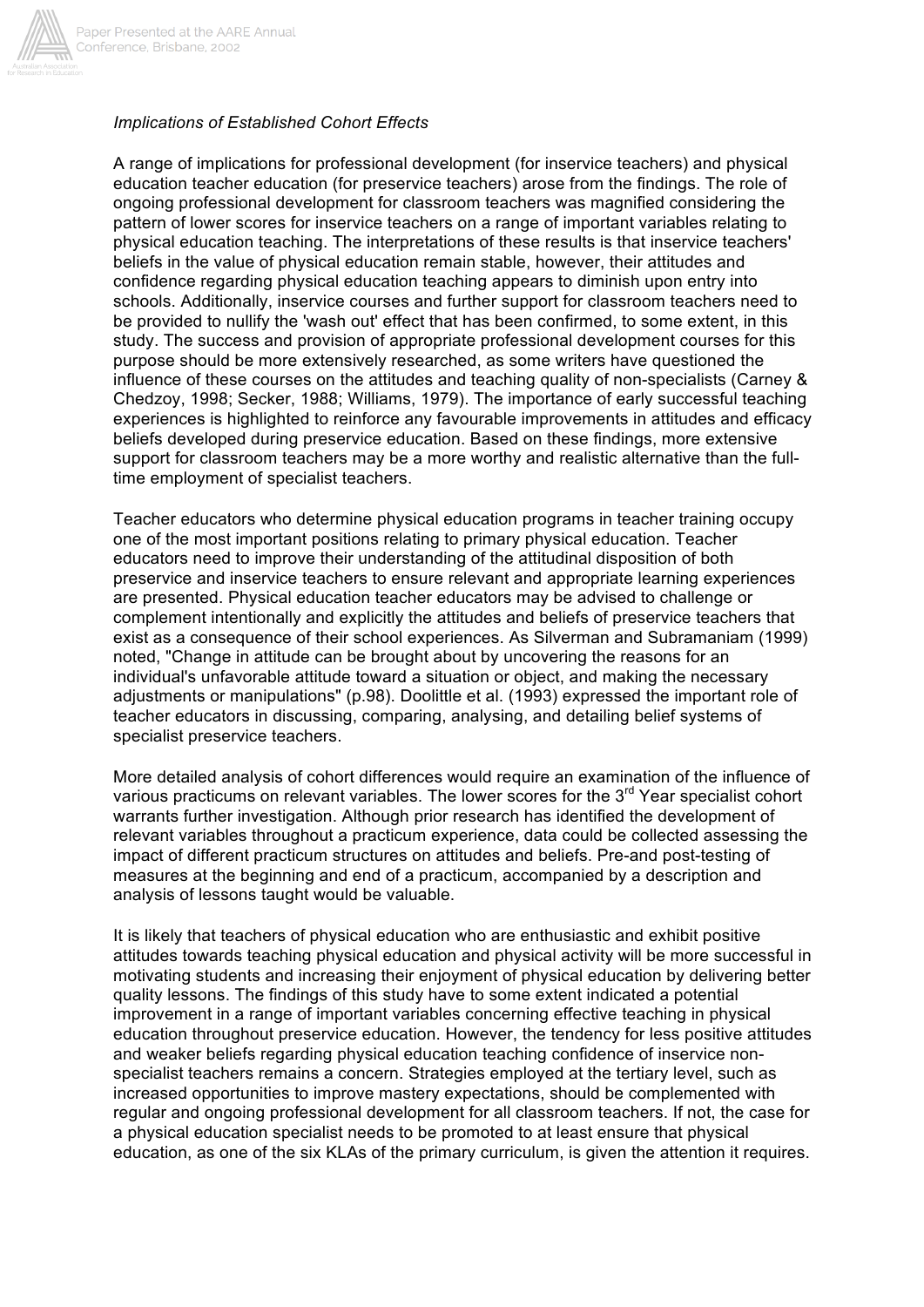

#### **REFERENCES**

Aicinena, S. (1991). The teacher and student attitudes toward physical education. *The Physical Educator, 48*(1), 28-32.

Anderson, J.C., & Gerbing, D.W. (1988). Structural equation modeling in practice: A review and recommended two-step approach. *Psychological Bulletin*, *103*(3), 411-423.

Andrews, J.C. (1987). Problems of school physical education and sport. *FIEP Bulletin*, *57*(4), 7-19.

Anshel, M. (1990). Strategies for improving the retention of sport skills for young athletes. *The ACHPER National Journal, 127,* 22-26.

Arnold, C.L. (1992). An introduction to hierarchical linear models. *Measurement and Evaluation in Counseling and Development*, *25*(2), 58-90.

Ashton, J. (1988). Children and heavy training. *Sportsview, August 25,* 25-26.

Barrell, G.V., & Holt, D. (1982). Attitude changes of specialist students of physical education towards physical activity during teacher-training courses. *Perceptual and Motor Skills*, *54*, 477-478.

Behets, D. (1995). Specialist and non-specialist teaching behaviour in elementary school physical education. *European Physical Education Review*, *1*(2), 148-154.

Belka, D.E., Lawson, H.A., & Cross-Lipnickey, S.C. (1991). An exploratory study of undergraduate recruitment into several major programs at one university. *Journal of Teaching in Physical Education*, *10*(3), 286-306.

Bollen, K.A. (1989). *Structural equations with latent variables*. New York: Wiley.

Bollen, K.A., & Long J.S. (1993). Introduction. In K.A. Bollen & J.S. Long (Eds.), *Testing structural equation models* (pp. 1-9). Thousand Oaks, CA: Sage.

Bowyer, G.R. (1996). Student perceptions of physical education. *The Journal of Physical Education, Recreation and Dance*, *67*(1), 23-26.

Branta, C., Haubenstricker, J., & Seefeldt, V. (1984). Age changes in motor skills during childhood and adolescence. *Exercise and Sport Sciences Reviews, 12,* 467-520.

Brumbaugh, J.I. (1987). A view of physical education: Perceptions of five classroom teachers. *Dissertation Abstracts International, 48(07)*, 1698. (UMI 8719151)

Carlson, T.B. (1995). We hate gym: Student alienation from physical education. *Journal of Teaching in Physical Education*, *14*(4), 467-477.

Carney, C., & Chedzoy, S. (1998). Primary student teacher prior experiences and their relationship to estimated competence to teach the national curriculum for physical education. *Sport, Education and Society*, *3*(1), 19-36.

Clarke, A., & Hubball, H. (2001). Physical education methods course as an immersion experience in an elementary school setting. *Avante*, *7*(2), 11-27.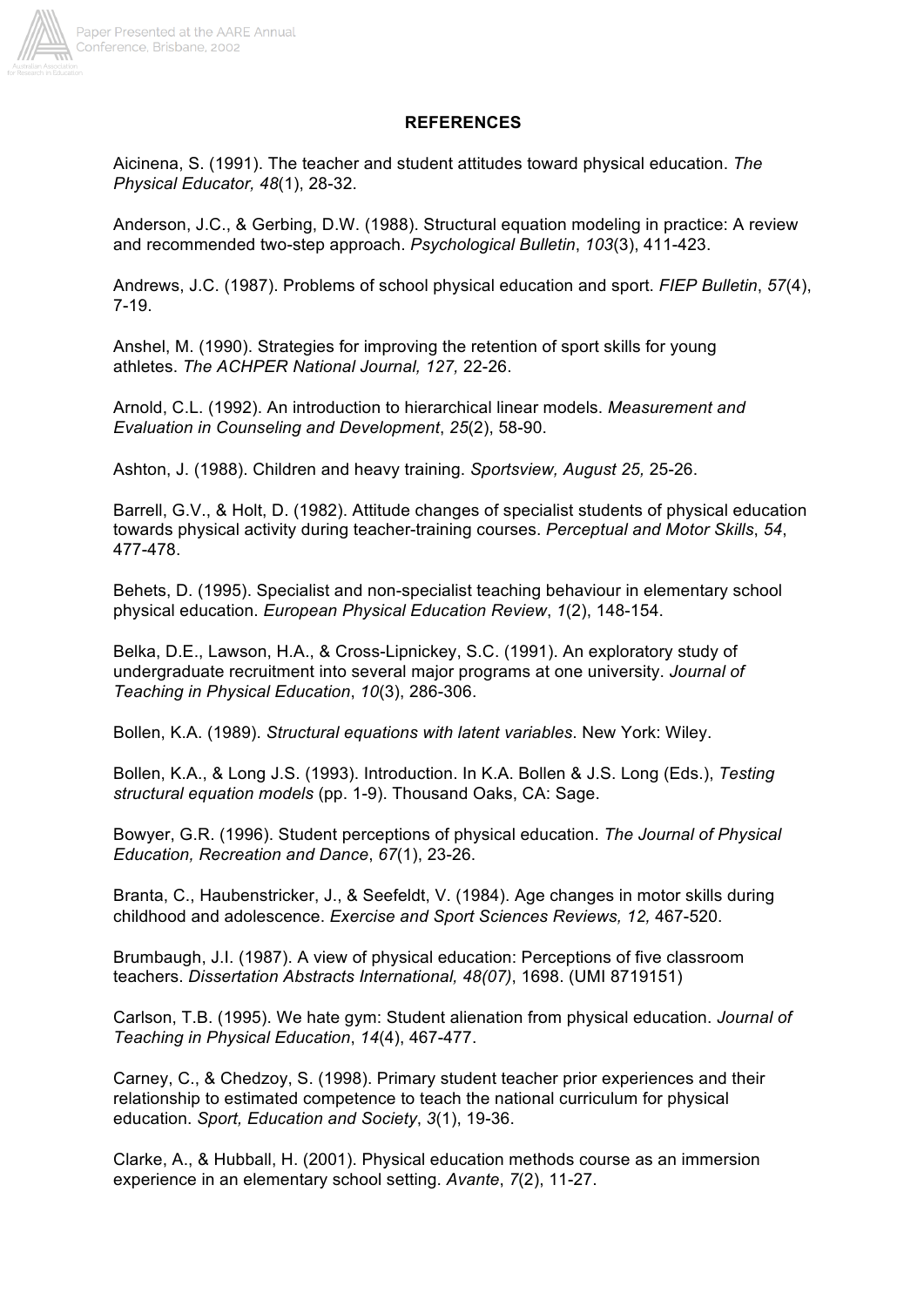

Cliff, N. (1983). Some cautions concerning the application of causal modeling methods. *Multivariate Behavioral Research*, *18*(1), 115-126.

Corbin, C.B., & Lindsey, R. (1991). *Concepts of physical fitness: With laboratories* (8<sup>th</sup> ed.). Dubuque, IA: Wm.C. Brown.

Cundiff, L.B. (1990). Perceptions and behaviors of classroom teachers concerning elementary physical education. *Kentucky Association for Health, Physical Education Recreation and Dance Journal*, *26*(2), 27:29.

Curtner-Smith, M.D. (1996). The impact of an early field experience on preservice physical education teachers' conceptions of teaching. *Journal of Teaching in Physical Education*, *15*(2), 224-250.

Curtner-Smith, M.D. (1998). Influence of biography, teacher education, and entry into the workforce on the perspectives and practices of first-year elementary school physical education teachers. *European Journal of Physical Education*, *3*(1), 75-98.

Curtner-Smith, M.D. (1999). The more things change the more they stay the same: Factors influencing teachers' interpretations and delivery of national curriculum physical education. *Sport, Education and Society*, *4*(1), 75-97.

Dansby, V.A.L. (2000). An assessment of preservice physical education majors' attitudes toward movement education. *The Physical Educator*, *57*(2), 99-105.

Doolittle, S.A., Dodds, P., & Placek, J.H. (1993). Persistence of beliefs about teaching during formal training of preservice teachers. *Journal of Teaching in Physical Education, 12*(4), 355-365.

Downey, J. (1979). The training in physical education of the non-specialist primary school teacher. *The Bulletin of Physical Education, 15*(1), 5-10.

Etheridge, G.W. (1987, November). *Graduated teaching internships: An overview and major findings.* Paper presented at the meeting of the Mid-South Educational Research Association, Mobile, AL. (ERIC Document Reproduction Service No. ED291724)

Faucette, N., & Patterson, P. (1989). Classroom teachers and physical education: What they are doing and how they feel about it. *Education*, *110*(1), 108-114.

Faucette, N., & Patterson, P. (1990). Comparing teaching behaviours and student activity levels in classes taught by P.E. specialists versus nonspecialists. *Journal of Teaching in Physical Education, 9*(2), 106-114.

Faulkner, G., & Reeves, C. (2000). Primary school student teachers' physical selfperceptions and attitudes toward teaching physical education. *Journal of Teaching in Physical Education*, *19*(3), 311-324.

Gabbard, C. (1992). *Lifelong motor development.* Dubuque, IA: Wm.C. Brown.

Gard, M., & Fry, J. (1997, November-December). *Generalist student teachers' perceptions of self, physical activity and health and physical education curriculum*. Paper presented at the annual conference of the Australian Association for Research in Education, Brisbane, Queensland.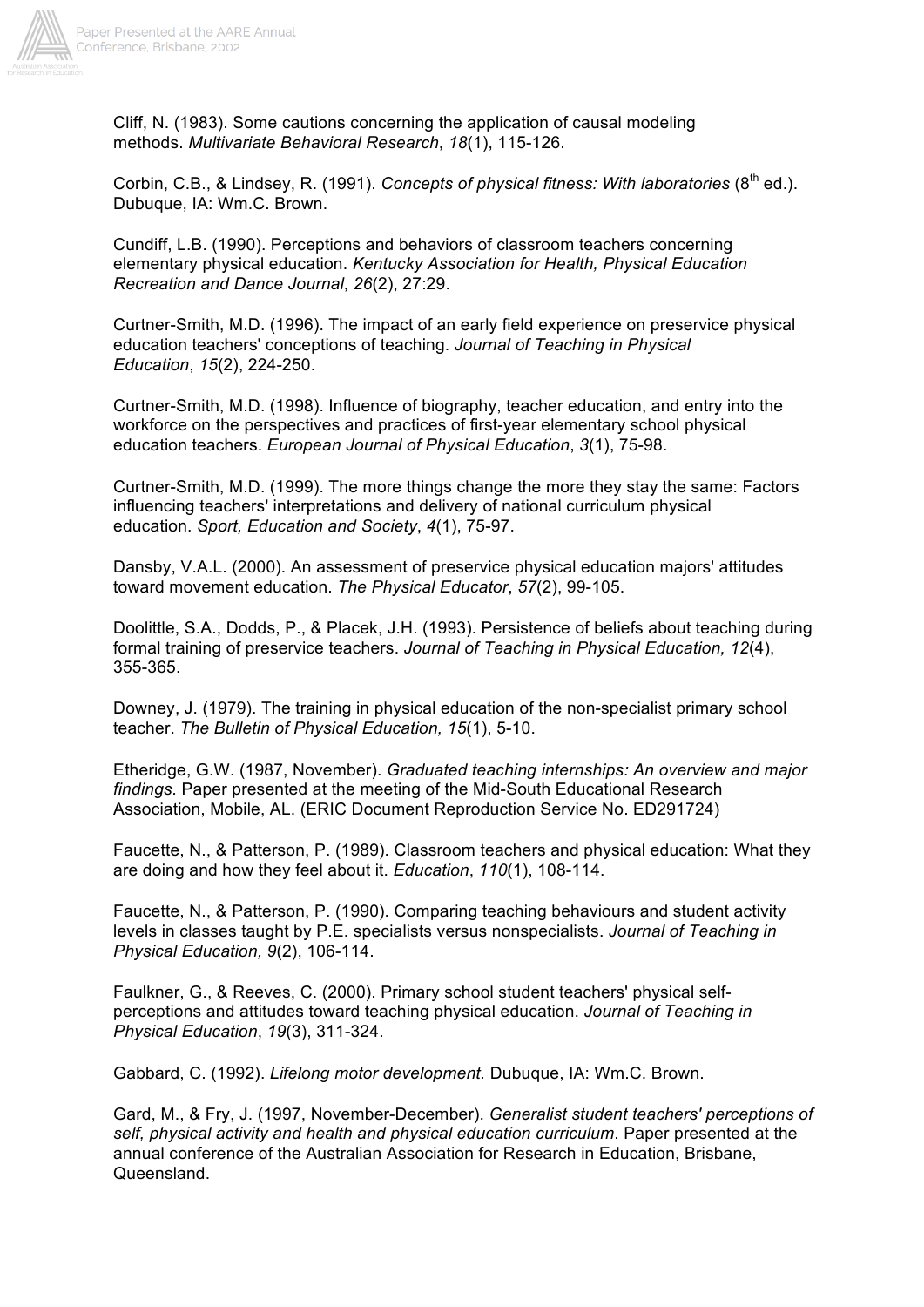

Godwin, D.D. (1988). Causal modeling in family research. *Journal of Marriage and the Family*, *50*, 917- 927.

Goldstein, H. (1995). *Multilevel statistical models* (2nd ed.). London: Edward Arnold.

Graber, K.C. (1989). Teaching tomorrow's teachers: Professional preparation as an agent of socialization, In T.J. Templin & P.G. Schempp (Eds.), *Socialization into Physical Education. Learning to Teach* (pp. 59-80). Indianapolas, IN: Benchmark Press.

Graham, G. (1991). An Overview of TECPEP. *Journal of Teaching in Physical Education*, *10(4)*, 323-334.

Haag, G.G. (1992). Causal modeling in sport science: Theoretical background and problems related to practical computer applications. In G. Tenenbaum, T. Raz-Liebermann, & Z. Artzi (Eds.), *Proceedings of the international conference on computer applications in sport and physical education* (pp. 160-171). Netanya, Wingate Institute: The Zinman College.

Hair, J.F., Jr., Anderson, R.E., Tatham, R.L., & Black, W.C. (1995). *Multivariate data analysis with readings* (4th ed.). Englewood Cliffs, NJ: Prentice Hall.

Hardman, K. (2000). Threats to School Physical Education! Threats to Sport for all? *Final Report, I.O.C. VII World Congress Sport for All, Sport for All and the Global Educational Challenges* (pp. 57-79). Barcelona, Spain, 19-22 November, 1998. Retrieved March 16, 2001, from

http://www.blues.uab.es/olympic.studies/spt/eng/english.pdf

Hardman, K., & Marshall, J.J. (2001). World-wide survey on the state and status of physical education in schools. In Doll-Tepper, G. (Ed.), *Proceedings of the World Summit on Physical Education*, Berlin 3rd-5th November, 1999 (pp. 15-37). Berlin: International Council of Sport Science and Physical Education.

Hickey, C. (1992). Physical education in Victorian primary schools: A review of current provision. *The ACHPER National Journal, 138*, 18-23.

Holmes-Smith, P., & Rowe, K.J. (1994, January). *The development and use of congeneric measurement models in school effectiveness research: Improving the reliability and validity of composite and latent variables for fitting multilevel and structural equation models*. Paper presented at the 1994 International Congress for School Effectiveness and Improvement, World Congress Centre, Melbourne, Victoria.

Howarth, K. (1987). Initial training in primary physical education - no substitute for teamwork. *British Journal of Physical Education*, *18*(4), 152-153.

Hox, J.J. (1995). *Applied multilevel analysis*. Amsterdam: TT-Publikaties.

Hoyle, R.H. (1995). The structural equation modeling approach: Basic concepts and fundamental issues. In R.H. Hoyle (Ed.), *Structural equation modeling: Concepts, issues, and applications* (pp. 1-15).

Thousand Oaks, CA: Sage.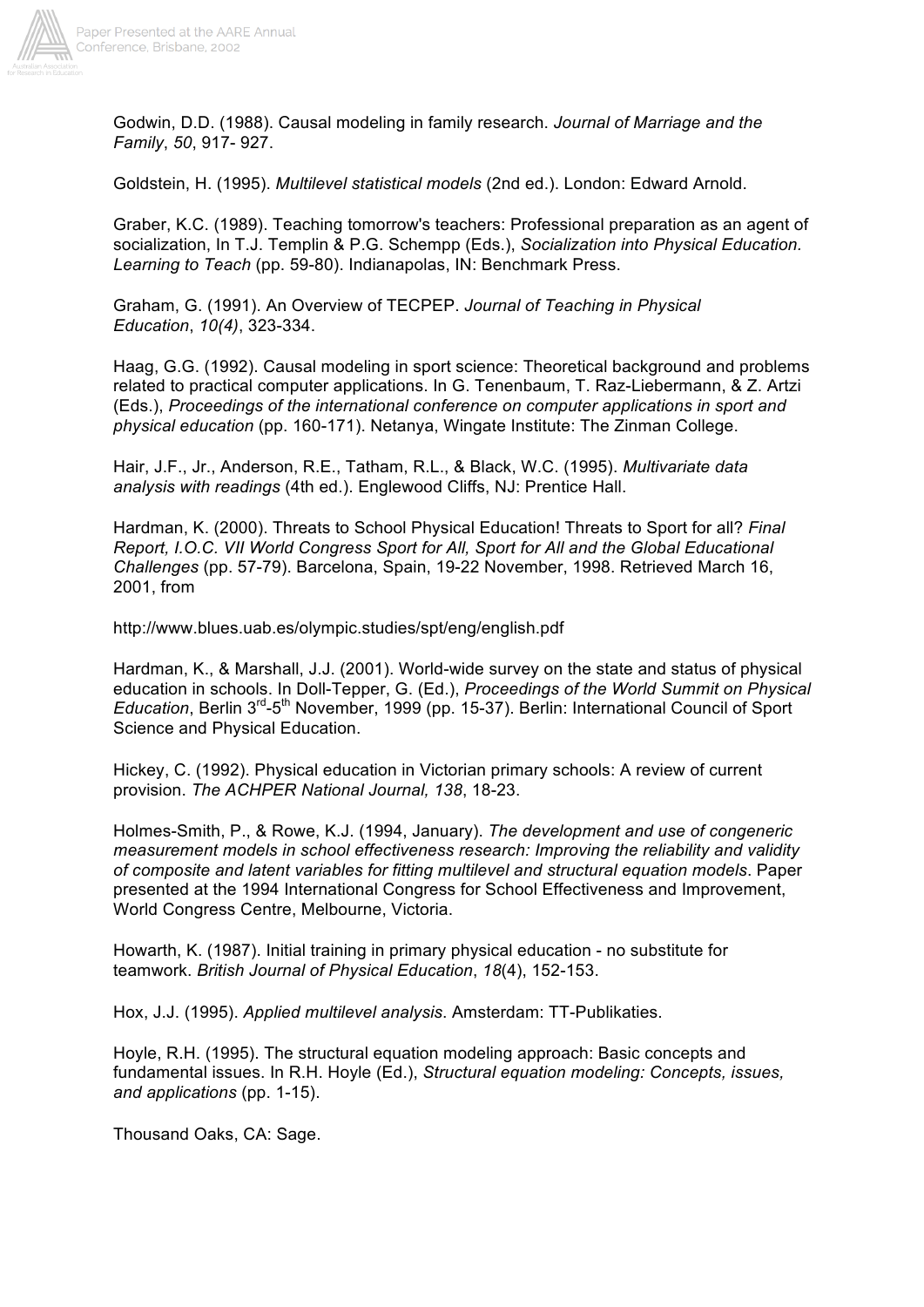

Hu, L., & Bentler, P.M. (1995). Evaluating model fit. In R.H. Hoyle (Ed.), *Structural equation modeling:*

*Concepts, issues, and applications* (pp. 76-99). Thousand Oaks, CA: Sage.

Hutchinson, G.E. (1993). Prospective teachers' perspectives on teaching physical education: An interview study on the recruitment phase of teacher socialization. [Monograph]. *Journal of Teaching in Physical Education*, *12*(4), 344-354.

Jöreskog, K.G., & Sörbom, D. (1993a). *LISREL 8: Structural equation modeling with the SIMPLIS command language*. Hillsdale, NJ: Lawrence Erlbaum Associates.

Jöreskog, K.G., & Sörbom, D. (1993b). *LISREL 8: User's Reference Guide*. Chicago: Scientific Software International.

Keating, X.D., Silverman, S., & Kulinna, P.H. (2002). Preservice physical education teacher attitudes toward fitness tests and the factors influencing their attitudes.*Journal of Teaching in Physical Education*, *21*(2), 193-207.

Keeves, J.P. (1988). Models and model building. In J.P Keeves (Ed.), *Educational research, methodology, and measurement: An international handbook* (pp. 559-566). Oxford: Pergamon Press.

Keith, T.Z. (1988). Path analysis: An introduction for school psychologists. *School Psychology Review*, *17*(2), 343-362.

Keith, T.Z. (1993). Latent variable structural equation models: LISREL in special education research *Remedial and Special Education, 14*(6), 36-46.

Kelloway, K.E. (1998). *Using LISREL for structural equation modeling: A researcher's guide*. Thousand Oaks, CA: Sage.

Kenny, D.A. (1979). *Correlation and causality*. New York: Wiley.

Lambdin, D.D., & Steinhardt, M.A. (1992). Elementary and secondary physical education teachers' perceptions of their goals, expertise, curriculum, and students' achievement. *Journal of Teaching in Physical Education*, *11*(2), 103-111.

Lavee, Y. (1988). Linear structural relationships (LISREL) in family research. *Journal of Marriage and the Family*, *50*, 937-948.

Lawson, H.A. (1983a). Paradigms for research on teaching and teachers. In T.J. Templin & J.K. Olson (Eds.), *Teaching in physical education* (pp. 339-358). Champaign, IL: Human Kinetics.

Lawson, H.A. (1983b). Toward a model of teacher socialization in physical education: The subjective warrant, recruitment and teacher education (Pt. 1). *Journal of Teaching in Physical Education*, *2*(3), 3-16.

Lawson, H.A. (1983c). Toward a model of teacher socialization in physical education: Entry into schools, teachers' role orientations, and longevity in teaching (Pt. 2).*Journal of Teaching in Physical Education*, *3*(1), 3-15.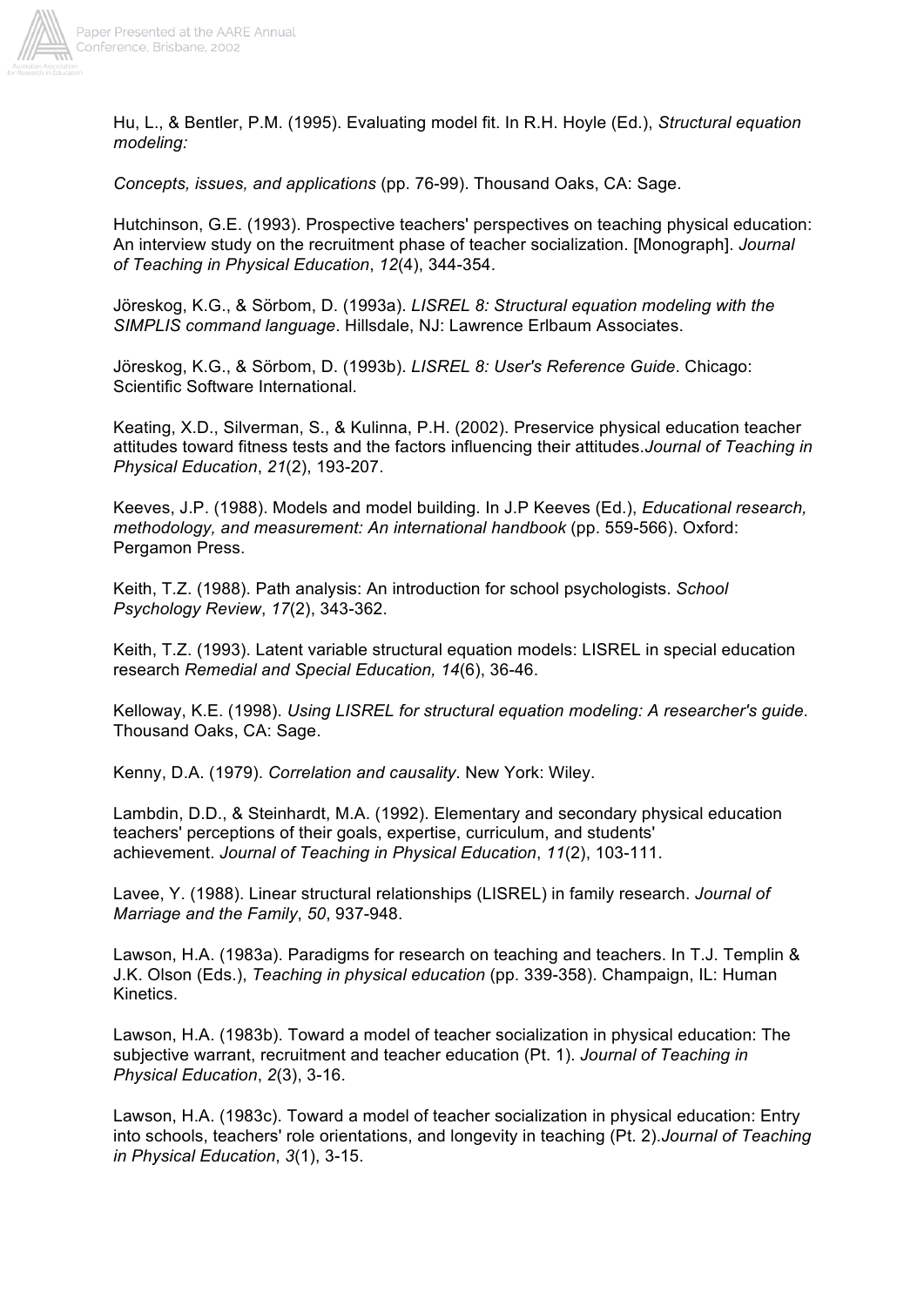

Lawson, H., Lawson, B., & Stevens, A. (1982). Meanings and functions attributed to elementary physical education. *Canadian Association for Health, Physical Education and Recreation Journal 48*(4), 3-6.

Li, F., Duncan, T.E., Harmer, P., Acock, A., & Stoolmiller, M. (1998). Analyzing measurement models of latent variables through multilevel confirmatory factor analysis and hierarchical linear modeling approaches. *Structural Equation Modeling*, *5*(3), 294-306.

Loehlin, J.C. (1992) *Latent variable models : An introduction to factor, path, and structural*  analysis<sup>(2nd</sup> ed.). Hillsdale, NJ: Lawrence Erlbaum Associates.

Lortie, D.C. (1975). *Schoolteacher: A sociological study.* Chicago, IL: University of Chicago Press.

MacCallum, R.C. (1995). Model specification: Procedures, strategies, and related issues. In R.H. Hoyle (Ed.), *Structural equation modeling: Concepts, issues, and applications* (pp. 16- 36). Thousand Oaks, CA: Sage.

Morgan, P.J., Bourke, S.F., & Thompson, K.W. (2001, December). *The influence of personal school physical education experiences on non-specialist teachers' attitudes and beliefs about physical education*. Paper presented at the annual conference of the Australian Association for Research in Education, Fremantle.

Martens, R. (1996). Turning kids on to physical activity for a lifetime. *Quest*, *48*(3), 303- 310.

Martinez, K., & McCulla, N. (1999). *Review of the field office. Report of the review team*. Callaghan, New South Wales: The University of Newcastle, Faculty of Education.

McKenzie, T.L., Nader, P.R., Strikmiller, P.K., Yang, M, Stone, E.J., Perry, C.L., et al. (1996). School physical education: Effect of the Child and Adolescent Trial for Cardiovascular Health. *Preventive Medicine*, *25*(4), 423-431.

McKenzie, T.L., Sallis, J.F., Faucette, N., Roby, J.J., & Kolody, B. (1993). Effects of a curriculum and inservice program on the quantity and quality of elementary physical education classes. *Research Quarterly for Exercise and Sport*, *64*(2), 178-187.

McKenzie, T.L., Sallis, J.F., Kolody, B., & Faucette, F.N. (1997). Long-term effects of a physical education curriculum and staff development program: SPARK.*Research Quarterly for Exercise and Sport*, *68*(4), 280-291.

Moore, D. (1994). The challenges for sport and physical education in schools. *The ACHPER Healthy Lifestyles Journal*, *41*(1), 23-28.

Moore, D., Webb, P., & Dickson, S. (1997). Perceptions of preservice primary teachers in teaching personal development, health and physical education. In J.J. Walkuski, S.C. Wright, & S.K.S. Tan (Eds.), *Proceedings of the World Conference on Teaching, Coaching and Fitness Needs in Physical Education and the Sport Sciences* (pp. 144-152). Singapore: AIESEP.

Pate, R.R., Small, M.L., Ross, J.G., Young, J.C., Flint, K.H., & Warren, C.W. (1995). School physical education. *Journal of School Health*, *65*(8), 312-318.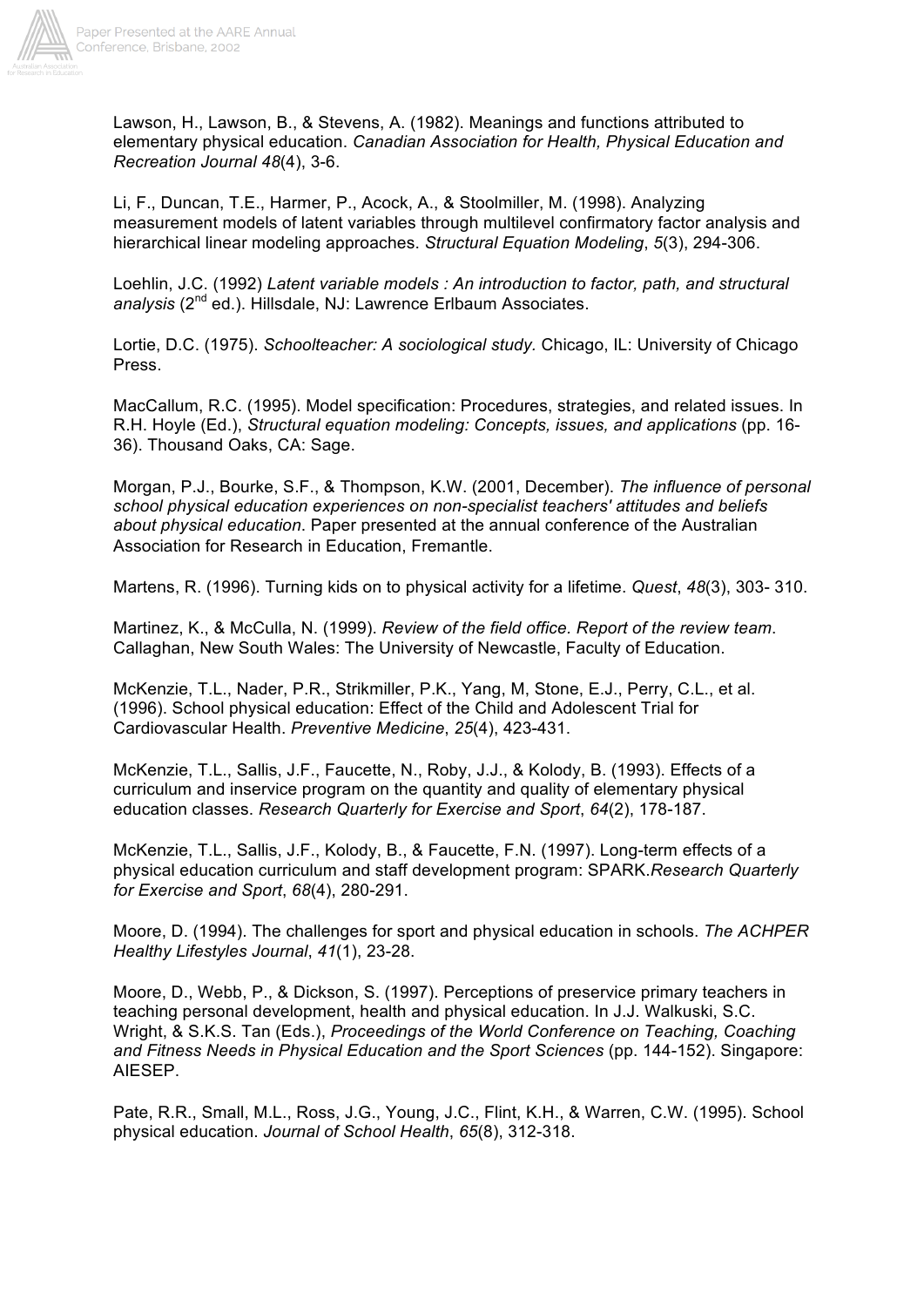

Pedhazur, E.J. (1997). *Multiple regression in behavioral research: Explanation and prediction* (3rd ed.). Orlando, FL: Harcourt Brace College.

Piéron, M., Telama, R., Almond, L., & Carreiro da Costa, F. (1997). Lifestyle of young Europeans: Comparative study. In J.J. Walkuski, S.C. Wright, & S.K.S. Tan (Eds.), *Proceedings of the World Conference on Teaching, Coaching and Fitness Needs in Physical Education and the Sport Sciences* (pp. 403-415). Singapore: AIESEP.

Placek, J.H., Dodds, P., Doolittle, S.A., Portman, P.A., Ratliffe, T.A., & Pinkham, K.M. (1995). Teaching recruits' physical education backgrounds and beliefs about purposes for their subject matter. *Journal of Teaching in Physical Education*, *14*(3), 246-261.

Portman, P.A. (1996). Preservice elementary education majors beliefs about their elementary physical education classes (Pt. 1). *Indiana Association for Health, Physical Education, Recreation and Dance Journal, 25*(2) 25-28.

Rahim, M., & Marriner, T. (1997). Students' attitudes toward physical activity: Specialist versus nonspecialist. *The Alberta Journal of Educational Research*, *43*(2/3), 161-164.

Rasbash, J., Browne, W., Goldstein, H., Yang, M., Plewis, I., Healy, M., et al. (2000). *A user's guide to MlwiN (version 2.1a)*. Multilevel Models Project, Institute of Education: University of London.

Rovegno, I. (1993). Content-knowledge acquisition during undergraduate teacher education: Overcoming cultural templates and learning through practice. *American Educational Research Journal, 30*(3), 611-642.

Ryan, S., Yerg, B., & Bridges, S. (2000). The influence of teacher education on teachers' beliefs about purposes of physical education. *Education*, *121*(2), 301-304.

Sallis, J.F., McKenzie, T.L., Alcaraz, J.E., Kolody, B., Faucette, N., & Hovell, M.F. (1997). The effects of a 2-year physical education program (SPARK) on physical activity and fitness in elementary school students. *American Journal of Public Health*, *87*(8), 1328-1334.

Sallis, J.F., Simons-Morton, B.G., Stone, E.J., Corbin, C.B., Epstein, L.H., Faucette, N., et al. (1992). Determinants of physical activity and interventions in youth.*Medicine and Science in Sports and Exercise*, *24* (Suppl. 6), S248-S257.

Schumacker, R.E., & Lomax, R.G. (1996). *A beginner's guide to structural equation modelling*. Mahwah, NJ: Lawrence Erlbaum Associates.

Secker, A. (1988). In-service provision for primary teachers in the teaching of PE. *The Bulletin of Physical Education*, *24*(3), 13-23.

Senate Standing Committee on Environment, Recreation and the Arts. (1992). *Physical and Sport Education.* Canberra: The Parliament of the Commonwealth of Australia.

Shephard, R.J, Volle, M., Lavallée, H., LaBarre, R., Jéquier, J.C., & Rajic, M. (1982). Curricular time for physical education? A controlled experiment in French Canada asks how much curricular time should be spent on physical education. *Journal of Physical Education, Recreation & Dance, 53*(9), 19-20: 28.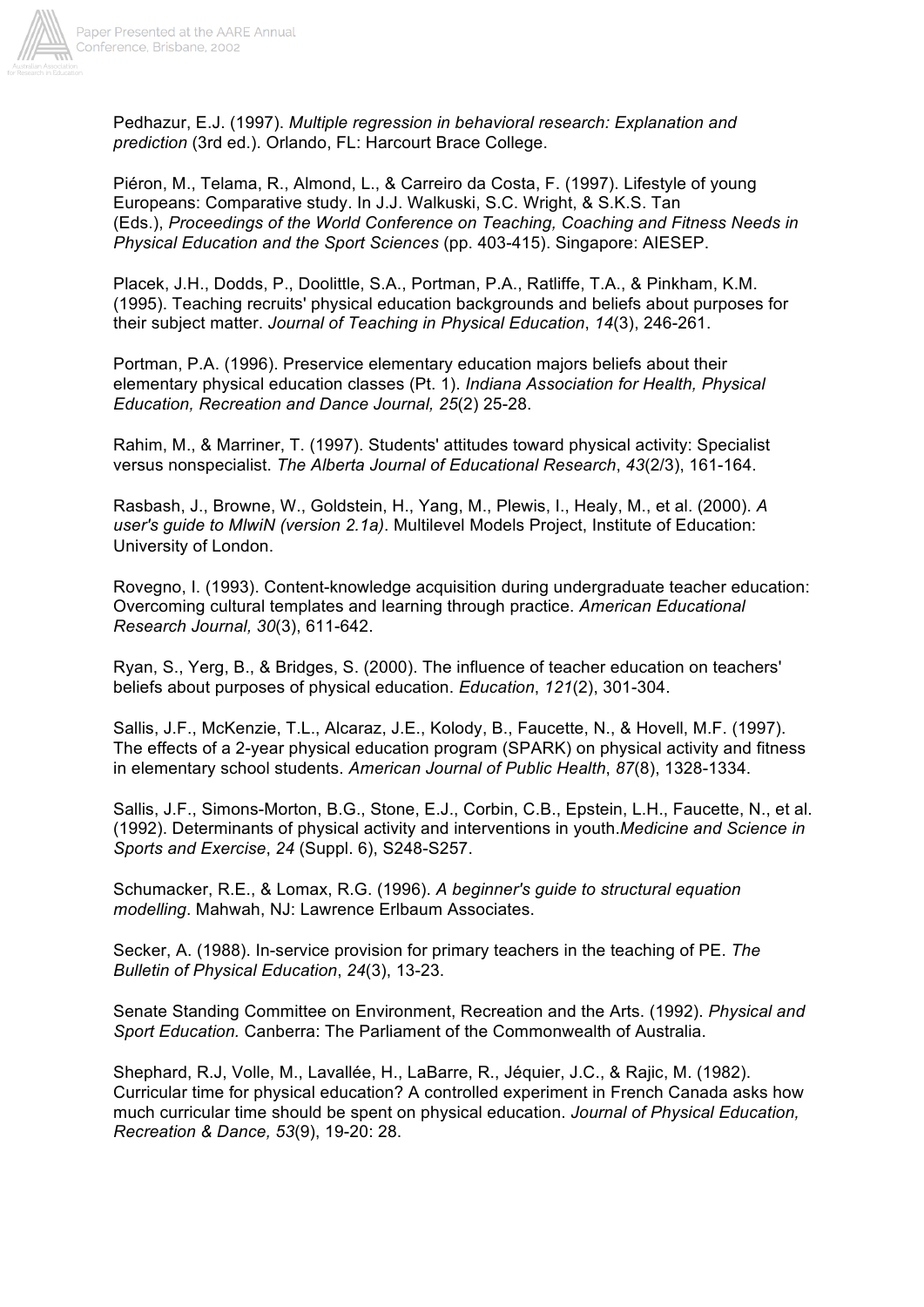

Silverman, S., & Subramaniam, P.R. (1999). Student attitude toward physical education and physical activity: A review of measurement issues and outcomes. *Journal of Teaching in Physical Education*, *19*(11), 97-125.

Smith, S. (1993). Investigating the physical education curriculum in the primary school. In Proceedings of the AIESEP International Meeting of Experts (pp. 219-232): AIESEP.

Stapleton, C.D. (1997, January). *Basic concepts and procedures of confirmatory factor analysis*. Paper presented at the annual meeting of the Southwest Educational Research Association, Austin.

Stroot, S.A., Faucette, N., & Schwager, S. (1993). In the beginning: The induction of physical educators

[Monograph]. *Journal of Teaching in Physical Education*, *12*(4) 375-385.

Tabachnick, B.R., & Zeichner, K.M. (1984). The impact of the student teaching experience on the development of teacher perspectives. *Journal of Teacher Education,35*(6), 28-36.

Thompson, K. (1996). *Physical education and sport in Hunter region primary schools*. Unpublished doctoral dissertation, University of Newcastle, New South Wales.

Tinning, R. (1992). On speeches, dreams, and realities: Physical education in the year 2001. *The ACHPER National Journal*, *138*, 24-26.

Tinning, R., & Hawkins, K. (1988). Montaville revisited: A daily physical education program four years on. *The ACHPER National Journal, 121*, 24-29.

Tinning, R., Kirk, D., & Evans, J. (1993). *Learning to teach physical education*, Sydney: Prentice Hall.

Toulmin, M.L. (1973). *The development of an original instrument to measure the expressed attitudes of children toward the elementary school program of physical education*. Unpublished master's thesis, Texas Woman's University. Microform Publications (Acc No.16716. Classification No. UD76#270): International Institute for Sport and Human Performance, University of Oregon, Eugene.

Turnbull, J. (1992). Daily PE and specialists teachers of PE in Australian primary schools: Rhetoric and actuality. *The ACHPER National Journal, 136*, 14-19: 9.

Walkley, J. (1992). *The preparation of teachers of primary school physical education in Victoria: A cause for concern*. ACHPER, Victorian Branch: ACHPER.

Webb, P., Moore, D., Gray, T., & Jessup, S. (1993). Analysis and evaluation of primary physical education courses in tertiary institutions. In *Reaching for the Top: Proceedings of the 19th ACHPER National/International Biennial Conference Health and Physical Education Volume 1*, Darwin: ACHPER.

Weinberg, W.T., Petrillo, J.A., Doering, N., Lund, J., & Rowe, P.J. (2000). The impact of a physical education methods class on preservice elementary teachers' attitudes toward physical education instruction [Abstract]. *Research Quarterly for Exercise and Sport*, *71*(Suppl. 1), A-84.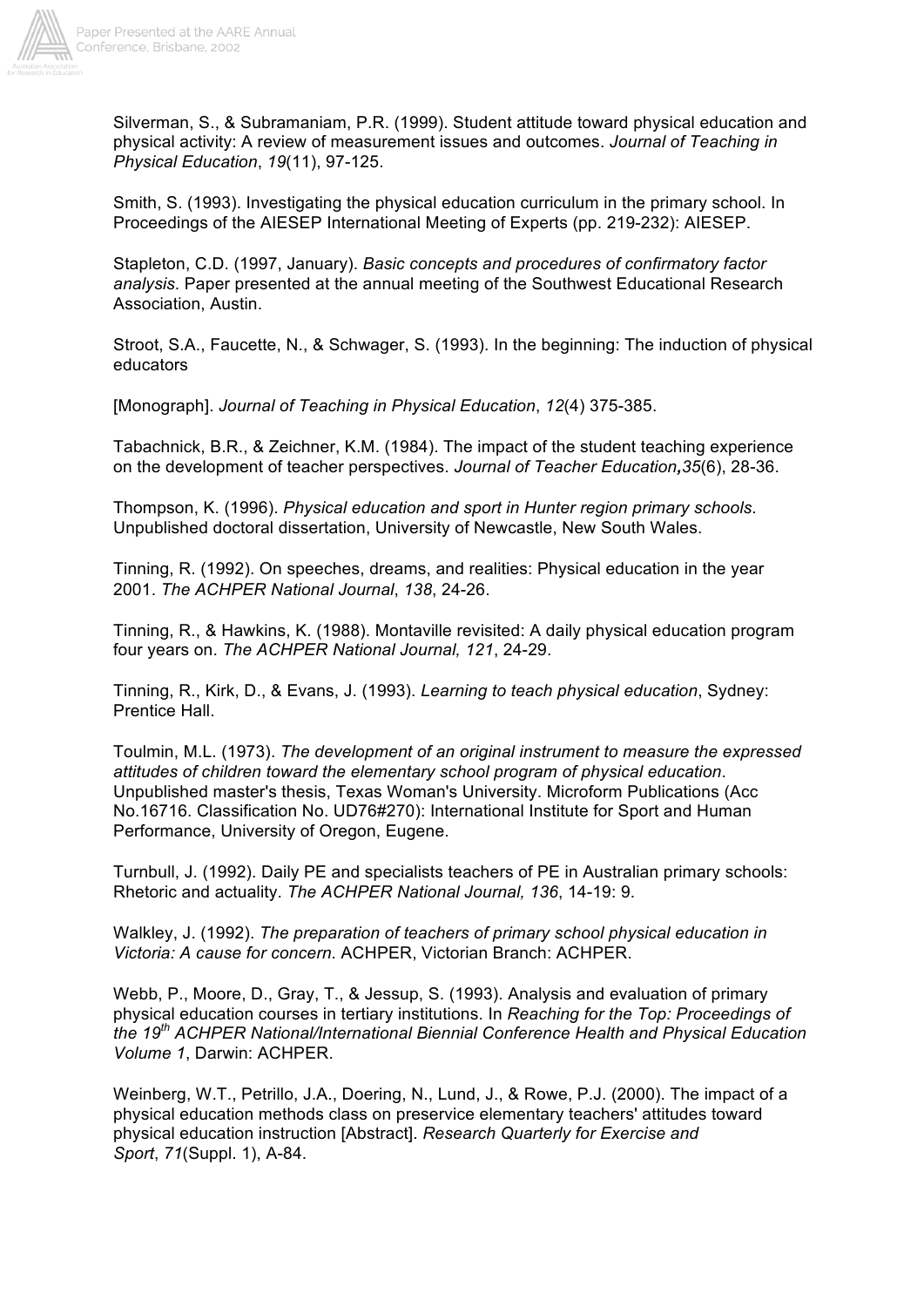

Williams, E.A. (1979). Physical education in the junior school: A study of the teachers involved. *The Bulletin of Physical Education*, *15*(3), 5-13.

Williams, A. (1989a). Introduction - The changing context of physical education. In A. Williams (Ed.), *Issues in Physical Education for the Primary Years* (pp. 1-8). London: Falmer Press.

Williams, T.H. (1988). Structural equation models. In J.P. Keeves (Ed.), *Educational Research, Methodology, and Measurement: An International Handbook* (pp. 767-774). Oxford: Pergamon Press.

Xiang, P., Lowy, S., & McBride, R. (2002). The impact of a field-based elementary physical education methods course on preservice classroom teachers' beliefs. *Journal of Teaching in Physical Education*, *21*(2), 145-161.

Yeatts, P., & Gordon, J. (1968). Effects of physical education taught by a specialist on physical fitness and self-image. *Research Quarterly, 39*(3), 766-770.

Zeichner, K.M., & Tabachnick, B.R. (1981). Are the effects of university teacher education 'washed out' by school experience? *Journal of Teacher Education*, *32*(3), 7-11.

Zhu, W. (1997). A multilevel analysis of school factors associated with health-related fitness. *Research Quarterly for Exercise and Sport*, *68*(2), 125-135.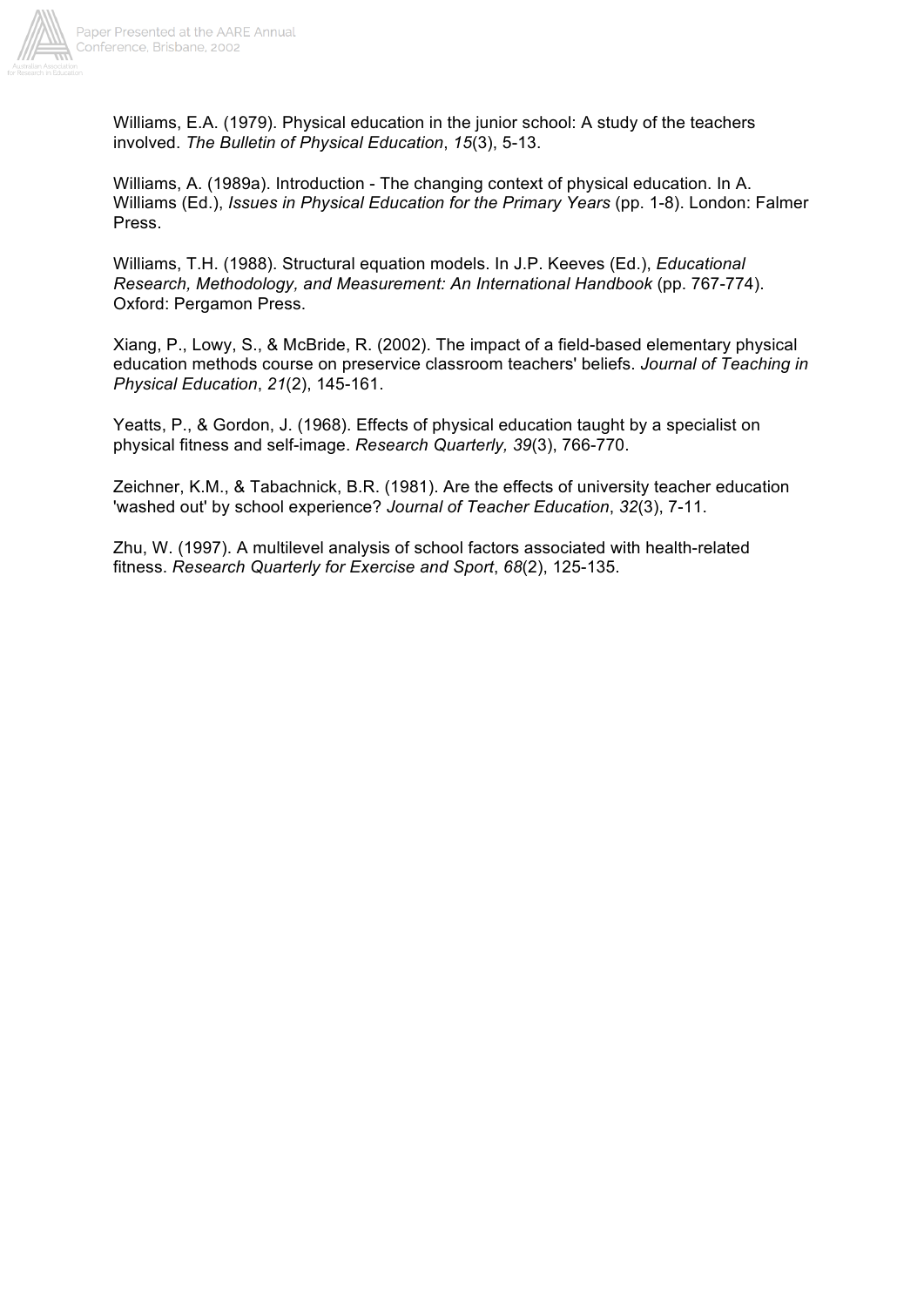

# **APPENDICES**

The correlations for the non-specialists are shown below the diagonal, and the correlations for the specialists above the diagonal. These are considered separately here because the models are consistent with the structure and strategy of analysis employed in this study where separate multilevel regression models were examined for non-specialists and specialists.

## **Table 4 Correlation Matrix for Model Variables (Non-Specialist and specialist)**

T

| <b>Specialist</b> |    |    |    |
|-------------------|----|----|----|
| Non-              |    |    |    |
| <b>Specialist</b> |    |    |    |
|                   |    |    |    |
|                   |    |    |    |
|                   | 1. | 2. | 3. |
|                   |    |    |    |

|                                   | 1.     | 2.    | 3.               | 4.    | 5.            | 6.               | 7.    | 8.                                        | 9.    | 10.          | Me<br>an                               |
|-----------------------------------|--------|-------|------------------|-------|---------------|------------------|-------|-------------------------------------------|-------|--------------|----------------------------------------|
|                                   |        |       |                  |       |               |                  |       |                                           |       |              | (SD<br>$\mathcal{F}$                   |
| 1. Gender                         |        | $-09$ | $21^*$           | $-09$ | $-02$         | $22*$<br>$\star$ | 08    | $\begin{bmatrix} 29^* \\ * \end{bmatrix}$ | 02    | 07           | 1.5<br>$\overline{7}$<br>(0.5)<br>0)   |
| 2. Age                            | $19*$  |       | $-07$            | $-07$ | $-13$         | $-06$            | $-04$ | $-00$                                     | 14    | $18^{\star}$ | 2.3<br>$\boldsymbol{o}$<br>(1.4)<br>9) |
| 3. Quality<br>of<br>Primary<br>PE | 09     | $-06$ |                  |       | $36^*$ $23^*$ | $-12$            | 09    | 13                                        | $-06$ | 08           | $\frac{3.9}{2}$<br>(0.9)<br>9)         |
| 4. Primary<br>PE<br>Outcome       | $-12*$ | $-02$ | $51*$<br>$\star$ |       |               | $49^*$ 27*       | 08    | 00                                        | $-03$ | $16*$        | 4.9<br>$\boldsymbol{9}$<br>(0.9)       |

Τ

Τ

⊺

╥

 $\mathbb T$ 

II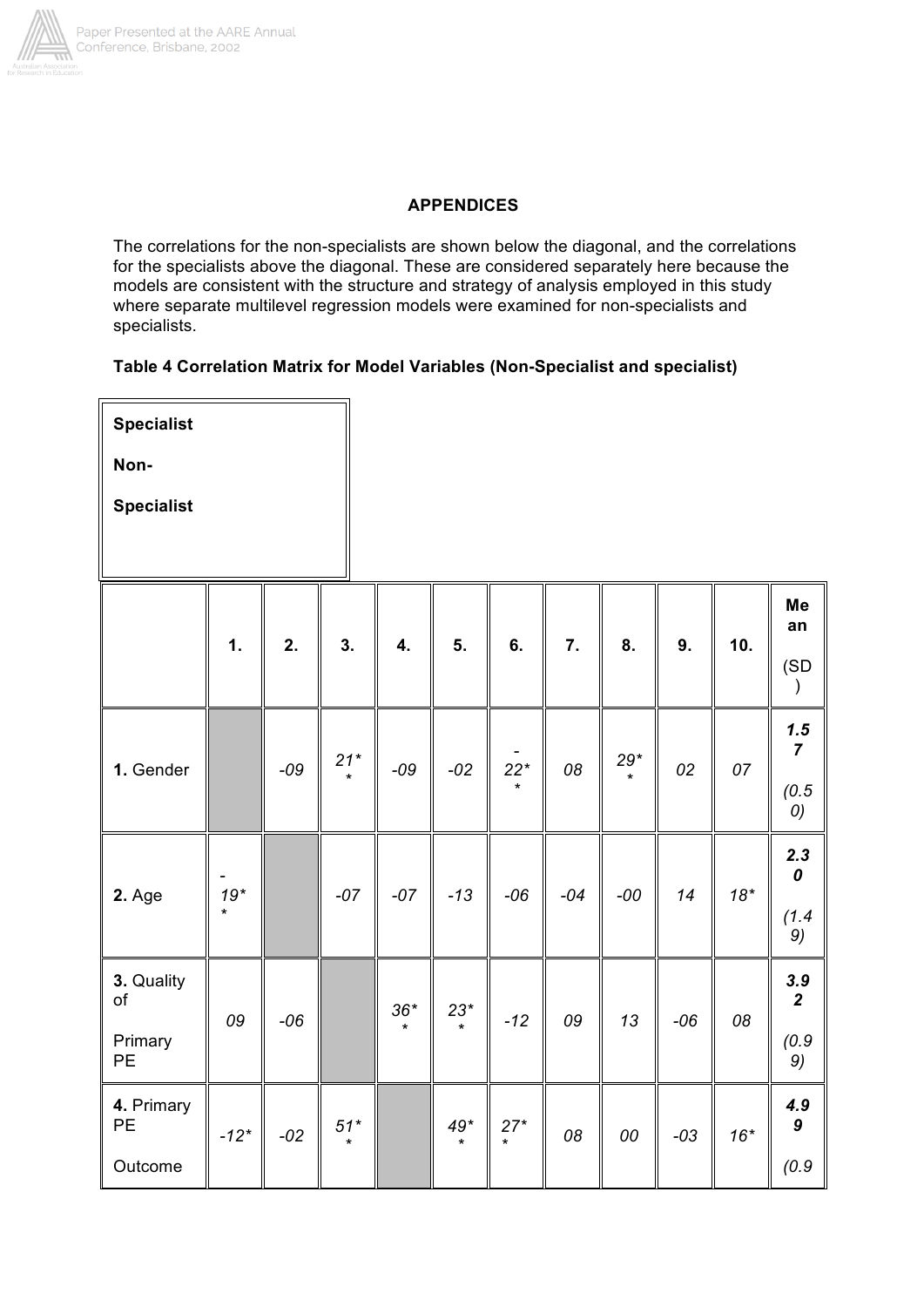

|                                                |                   |             |                        |                        |                        |                    |                         |                         |                         |                       | 0)                                     |
|------------------------------------------------|-------------------|-------------|------------------------|------------------------|------------------------|--------------------|-------------------------|-------------------------|-------------------------|-----------------------|----------------------------------------|
| <b>5. Sec. PE</b><br>Experienc<br>$\mathsf{e}$ | $-13*$            | 02          | $33*$<br>$\star$       | 68*<br>$\star$         |                        | $40^{\ast}$        | $32*$<br>$\star$        | 11                      | 08                      | 10                    | $5.0$<br>$\overline{7}$<br>(0.7)<br>7) |
| 6. Commit<br>ment<br>to Sport                  | $-31*$            | $-05$       | $20^*$ *               | $51^{\ast}$<br>$\star$ | $54^{\ast}$<br>$\star$ |                    | $29^{\ast}$<br>$\star$  | 09                      | 09                      | 15                    | 4.8<br>$\overline{2}$<br>(0.7)<br>7)   |
| 7. Attitude<br>to<br>PA                        | $-16*$            | $-03$       | $22^*$                 | $47^*$                 | $48^{\ast}$            | $58*$              |                         | $40^{\ast}$             | $33^{*}$                | $24^*$                | 5.3<br>$\boldsymbol{4}$<br>(0.5)<br>7) |
| 8. Belief in<br>the<br>Benefit of<br>PE        | 00                | 03          | $\frac{15}{100}$       | $39*$                  | $34*$                  | $37^{\ast}_{\ast}$ | $47*$                   |                         | $42^*$                  | $30^{\ast}$           | 5.1<br>8<br>(0.6)<br>1)                |
| 9. Attitude<br>to<br>PE<br>teaching            | $13*$             | $-06$       | $25^*$<br>$\star$      | $51*$<br>$\star$       | $53*$<br>$\star$       | $54*$              | $57^{\star}$<br>$\star$ | $53*$<br>$\star$        |                         | $31*$<br>*            | 5.5<br>$\mathbf 1$<br>(0.6)<br>1)      |
| 10. Confid<br>ence<br>teaching<br>PE           | $-03$             | $-11*$      | $17^*$                 | $36*$<br>$\star$       | $39*$                  | $46^{\ast}$        | $44^{\ast}$<br>$\star$  | $37*$<br>$\star$        | $51^{\star}$<br>$\star$ |                       | 5.0<br>0<br>(0.5)<br>6)                |
| <b>Mean</b>                                    |                   | 2.1<br>0    | 4.4<br>$5\phantom{.0}$ | 4.4<br>$\pmb{o}$       | 3.9<br>$\overline{7}$  | 3.3<br>0           | 4.6<br>$\mathbf{2}$     | 4.8<br>$\boldsymbol{4}$ | 4.9<br>$\boldsymbol{4}$ | 4.2<br>$\overline{2}$ |                                        |
| (SD)                                           | 1.8<br>$\sqrt{5}$ | (1.2)<br>3) | (0.9)<br>5)            | (1.1)<br>4)            | (1.3)<br>2)            | (1.1)<br>8)        | (0.9)<br>5)             | (0.7)<br>2)             | (0.9)<br>8)             | (0.7)<br>9)           |                                        |
| Potential<br>Range                             | (0.3)<br>6)       | $1 - 8$     | $1 - 6$                | $1 - 6$                | $1 - 6$                | 0-<br>6.5          | $1 - 6$                 | $1 - 6$                 | $1 - 6$                 | $1 - 6$               |                                        |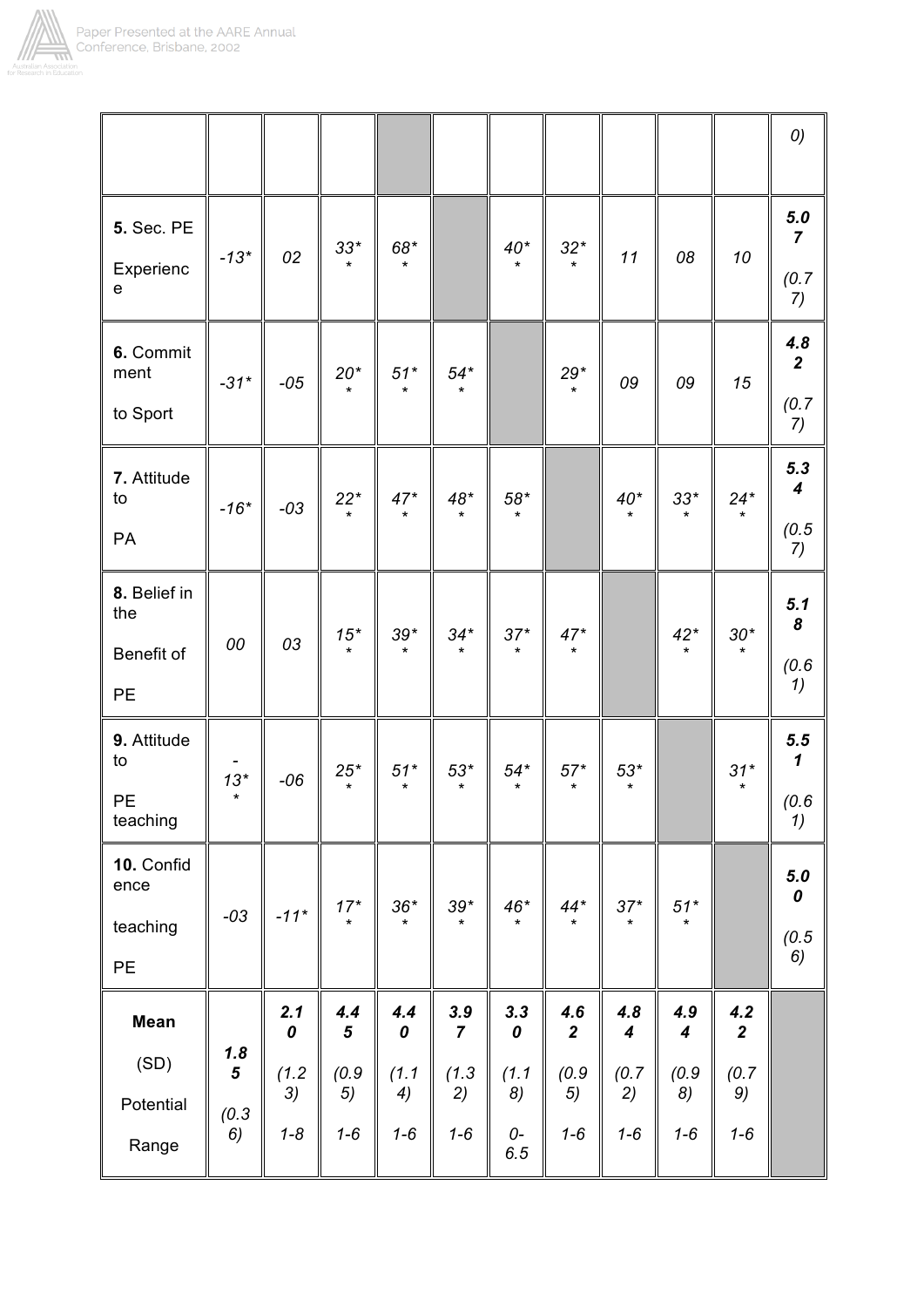



- *a Pearson correlation x 100*
- *b \* Correlation is significant at the 0.05 level; 2-tailed*
- *\*\* Correlation is significant at the 0.01 level; 2-tailed*

## **Table 5 Null and Fitted Standardised Model for Non-specialist Attitudinal Categories as Response Variables**

| <b>Attitudinal Constructs</b><br>$n = 439$ |                  |                                                                | Attitude<br>to<br>Physical<br>Activity | <b>Belief in</b><br>the<br><b>Benefits</b><br>of PE | Attitude<br>to<br>Teaching<br>PE | Confidence<br>Teaching<br><b>PE</b> |
|--------------------------------------------|------------------|----------------------------------------------------------------|----------------------------------------|-----------------------------------------------------|----------------------------------|-------------------------------------|
| <b>Standardised Regression Coefficient</b> |                  |                                                                | $\mathsf{b}$                           | $\mathsf b$                                         | b                                | $\mathsf{b}$                        |
|                                            | (Standard Error) |                                                                | (SEb)                                  | (SEb)                                               | (SEb)                            | (SEb)                               |
|                                            | Fixed            |                                                                | 0.024                                  | 0.043                                               | $-0.001$                         | 0.016                               |
|                                            | Part             | Constant [b o]                                                 | (0.109)                                | (0.130)                                             | (0.107)                          | (0.121)                             |
|                                            | Random<br>Part   | $\cdot$ [u <sub>0j</sub> ] ~ N(0,W <sub>u</sub> )<br>: $W_u =$ | 0.038                                  | 0.058                                               | 0.036                            | 0.049                               |
| Null<br>Model                              |                  | $[s2u0]$ Level 2                                               | (0.034)                                | (0.048)                                             | (0.032)                          | (0.042)                             |
| $[b_{0ij}]$                                |                  | $\cdot$ [e <sub>0ii</sub> ] ~ N(0,W <sub>e</sub> )             | 0.955                                  | 0.933                                               | 0.960                            | 0.940                               |
|                                            |                  | : W $_{\rm e}$ =<br>$[s2e0]$ Level 1                           | (0.065)                                | (0.063)                                             | (0.065)                          | (0.064)                             |
|                                            |                  | Intra-cohort<br>correlation<br>coefficient $(\rho)$            | 0.038                                  | 0.059                                               | 0.036                            | 0.050                               |
| Fitted                                     | <b>Fixed</b>     | Level 1                                                        |                                        |                                                     |                                  |                                     |
| Model                                      | Part             |                                                                | 0.000                                  | 0.000                                               | 0.000                            | 0.000                               |
|                                            |                  | Constant $[b_0]$                                               | (0.037)                                | (0.041)                                             | (0.036)                          | (0.040)                             |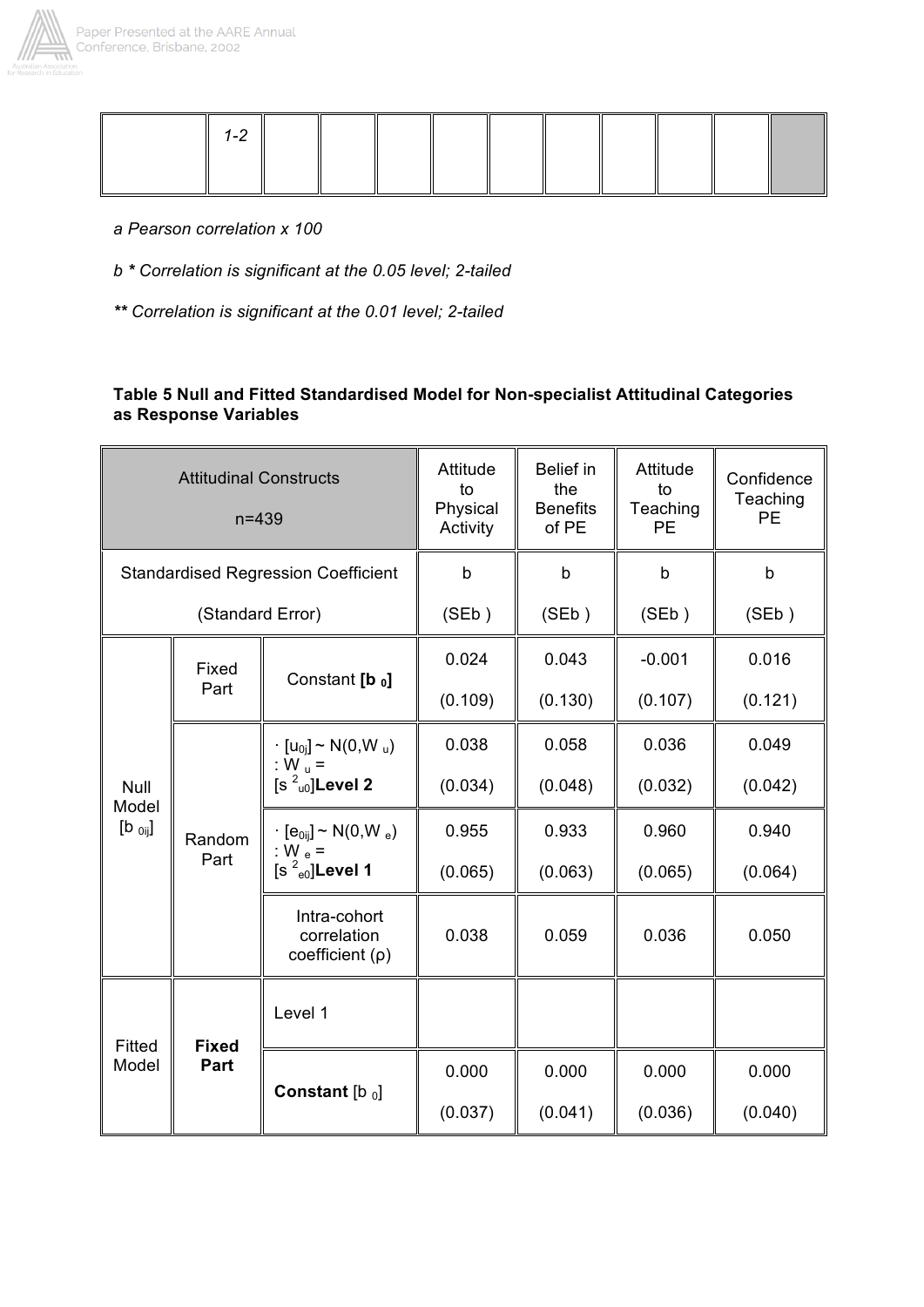

|        | Commitment to                                                                      | 0.393    | 0.218    | 0.292   | 0.292    |  |
|--------|------------------------------------------------------------------------------------|----------|----------|---------|----------|--|
|        | Sport and PA                                                                       | (0.045)  | (0.051)  | (0.045) | (0.048)  |  |
|        | · Experience in                                                                    | 0.153    |          | 0.235   | 0.232    |  |
|        | Secondary PE                                                                       | (0.052)  |          | (0.052) | (0.048)  |  |
|        | · Outcome<br>Attainment in                                                         | 0.166    | 0.295    | 0.197   |          |  |
|        | <b>Primary PE</b>                                                                  | (0.051)  | (0.048)  | (0.051) |          |  |
|        | · Quality of<br>Primary PE<br>Program                                              |          |          |         |          |  |
|        |                                                                                    |          | 0.110    |         |          |  |
|        | · Gender                                                                           |          | (0.043)  |         |          |  |
|        |                                                                                    |          |          |         | $-0.165$ |  |
|        | $\cdot$ Age                                                                        |          |          |         | (0.041)  |  |
|        | Level 2                                                                            |          |          |         |          |  |
|        | · 2 <sup>nd</sup> Year                                                             | $-0.153$ | $-0.239$ |         | $-0.248$ |  |
|        | University                                                                         | (0.037)  | (0.042)  |         | (0.042)  |  |
|        | ∙ 3 <sup>rd</sup> Year                                                             |          |          | 0.104   |          |  |
|        | University                                                                         |          |          | (0.040) |          |  |
|        | ⋅ 4 <sup>th</sup> Year                                                             |          |          | 0.177   |          |  |
|        | University                                                                         |          |          | (0.040) |          |  |
|        | $\begin{array}{l} \cdot~[u_{0j}]\sim N(0,W_u)\\ \colon W_u=[s^2_{u0}] \end{array}$ | 0.000    | 0.000    | 0.000   | 0.000    |  |
| Random |                                                                                    | (0.000)  | (0.000)  | (0.000) | (0.000)  |  |
| Part   | $\cdot$ [e <sub>0ij</sub> ] ~ N <sub>(</sub> 0,W <sub>e</sub> )                    | 0.586    | 0.739    | 0.581   | 0.694    |  |
|        | : W $_{e} = [s^{2}_{e0}]$                                                          | (0.040)  | (0.050)  | (0.039) | (0.047)  |  |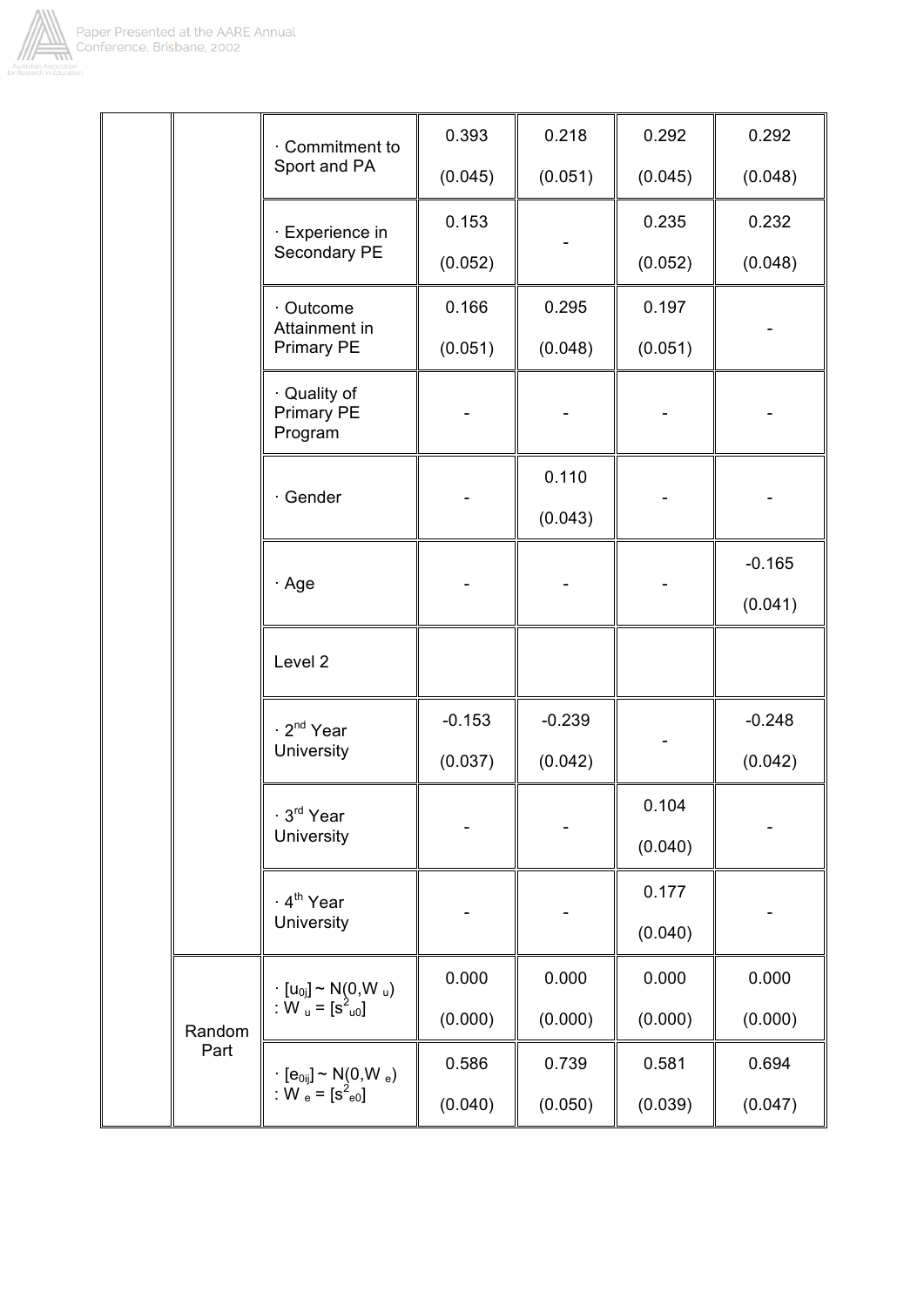

Г

|                                                     | Intra-cohort<br>correlation<br>coefficient $(\rho)$ | 0.000         | 0.000         | 0.000         | 0.000         |
|-----------------------------------------------------|-----------------------------------------------------|---------------|---------------|---------------|---------------|
| = Inservice teachers                                | Omitted category for dummy variable                 | $R^2 = 0.410$ | $R^2 = 0.254$ | $R^2 = 0.417$ | $R^2 = 0.298$ |
| $\cdot$ N/ = Not included in sub-<br>model analysis |                                                     |               |               |               |               |

# **Table 6 Null and Fitted Standardised Model for Specialist Attitudinal Categories as**

 $\overline{a}$ 

| <b>Attitudinal Constructs</b><br>$n = 175$ |                  |                                                                       | Attitude<br>to<br>Physical<br>Activity | <b>Belief in</b><br>the<br><b>Benefits</b><br>of PE | Attitude<br>to<br>Teaching<br><b>PE</b> | Confidence<br>Teaching<br><b>PE</b> |
|--------------------------------------------|------------------|-----------------------------------------------------------------------|----------------------------------------|-----------------------------------------------------|-----------------------------------------|-------------------------------------|
|                                            |                  | <b>Standardised Regression Coefficient</b>                            | $\mathsf{b}$                           | $\mathbf b$                                         | b                                       | $\mathsf b$                         |
|                                            | (Standard Error) |                                                                       | (SEb)                                  | (SEb)                                               | (SEb)                                   | (SEb)                               |
|                                            | Fixed            | Constant [b o]                                                        | 0.000                                  | 0.019                                               | 0.036                                   | 0.035                               |
|                                            | Part             |                                                                       | (0.075)                                | (0.120)                                             | (0.189)                                 | (0.203)                             |
|                                            | Random<br>Part   | $\cdot$ [u <sub>0i</sub> ] ~ N(0,W <sub>u</sub> )<br>: W $_{\rm H}$ = | 0.000                                  | 0.035                                               | 0.122                                   | 0.145                               |
| Null<br>Model                              |                  | $[s2u0]$ Level 2                                                      | (0.000)                                | (0.040)                                             | (0.100)                                 | (0.117)                             |
| $[b_{0ij}]$                                |                  | $\cdot$ [e <sub>0ij</sub> ] ~ N(0,W <sub>e</sub> )<br>: W $_e$ =      | 0.994                                  | 0.958                                               | 0.861                                   | 0.854                               |
|                                            |                  | $[s2e0]$ Level 1                                                      | (0.106)                                | (0.104)                                             | (0.093)                                 | (0.092)                             |
|                                            |                  | Intra-cohort<br>correlation<br>coefficient $(\rho)$                   | 0.000                                  | 0.035                                               | 0.124                                   | 0.145                               |
| Fitted                                     | <b>Fixed</b>     | Level 1                                                               |                                        |                                                     |                                         |                                     |
| Model                                      | Part             | Constant $[b_0]$                                                      | 0.000                                  | 0.000                                               | 0.000                                   | 0.000                               |
|                                            |                  |                                                                       | (0.070)                                | (0.069)                                             | (0.070)                                 | (0.067)                             |

# **Response Variables**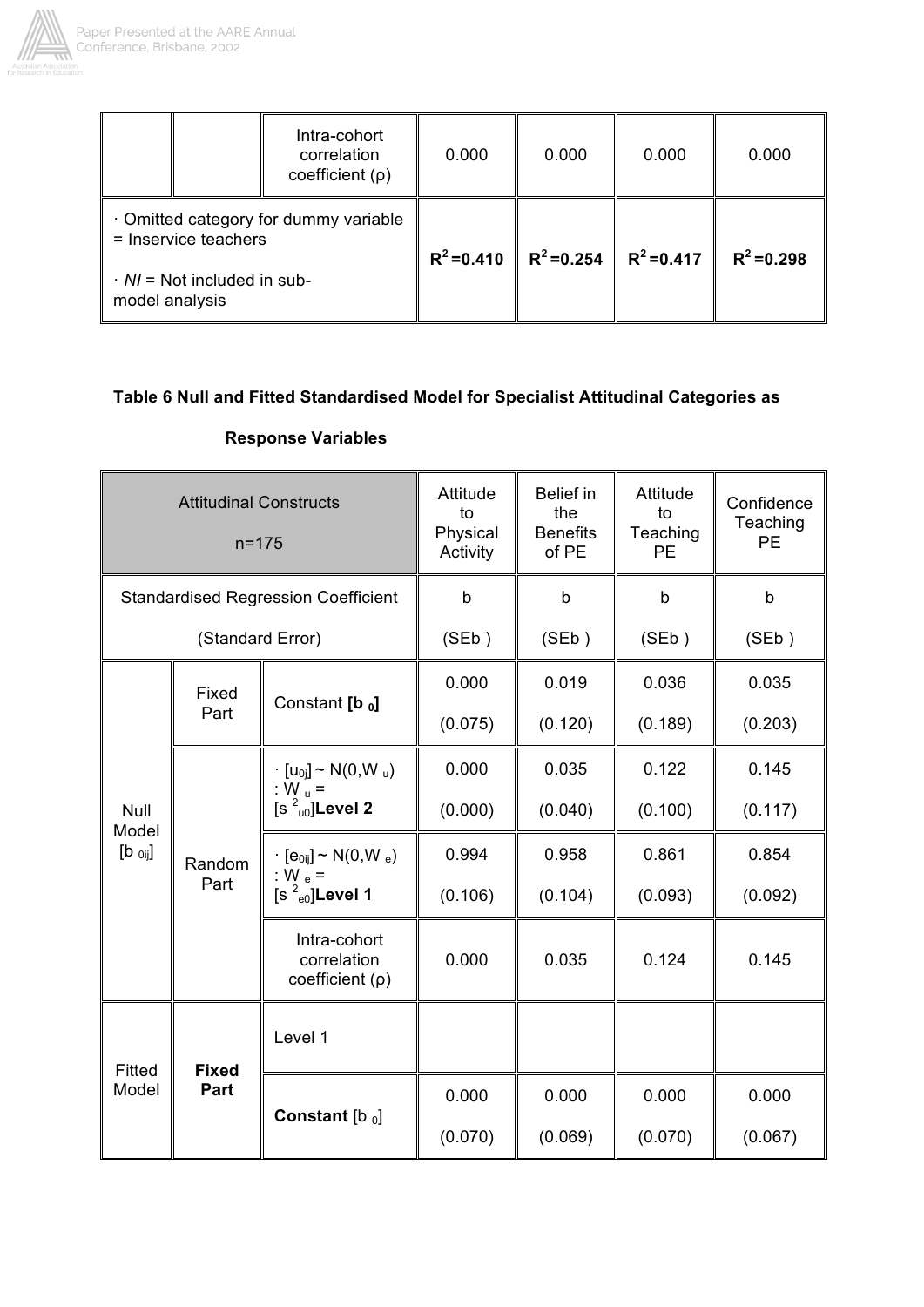

|  |                | Commitment to<br>Sport and PA                                                                                                                                                                                                                           | 0.198   | 0.158    |          | 0.169               |
|--|----------------|---------------------------------------------------------------------------------------------------------------------------------------------------------------------------------------------------------------------------------------------------------|---------|----------|----------|---------------------|
|  |                |                                                                                                                                                                                                                                                         | (0.077) | (0.071)  |          | (0.069)             |
|  |                | · Experience in<br>Secondary PE                                                                                                                                                                                                                         | 0.240   |          |          |                     |
|  |                |                                                                                                                                                                                                                                                         | (0.077) |          |          |                     |
|  |                | · Outcome<br>Attainment in<br>Primary PE                                                                                                                                                                                                                |         |          |          |                     |
|  |                | · Quality of<br>Primary PE<br>Program                                                                                                                                                                                                                   |         |          |          |                     |
|  |                | · Gender                                                                                                                                                                                                                                                |         | 0.320    |          | 0.168               |
|  |                |                                                                                                                                                                                                                                                         |         | (0.071)  |          | (0.070)             |
|  |                | · Age                                                                                                                                                                                                                                                   |         |          |          |                     |
|  |                | Level 2                                                                                                                                                                                                                                                 |         |          |          |                     |
|  |                | 2 <sup>nd</sup> Year<br>University                                                                                                                                                                                                                      |         |          |          | $-0.419$<br>(0.074) |
|  |                | $\cdot$ 3 <sup>rd</sup> Year<br>University                                                                                                                                                                                                              |         | $-0.226$ | $-0.384$ | $-0.315$            |
|  |                |                                                                                                                                                                                                                                                         |         | (0.069)  | (0.070)  | (0.073)             |
|  |                | · 4 <sup>th</sup> Year<br>University                                                                                                                                                                                                                    |         |          |          |                     |
|  | Random<br>Part | $\begin{array}{l} \cdot \ [\mathsf{u}_{0 \mathsf{j}}] \sim \mathsf{N}(\mathsf{0}, \mathsf{W}_{\mathsf{u}}) \\ \colon \mathsf{W}_{\mathsf{u}} = \bigl[\mathsf{s}_{\mathsf{u} \mathsf{0}}^2\bigr] \end{array}$                                            | 0.000   | 0.000    | 0.000    | 0.000               |
|  |                |                                                                                                                                                                                                                                                         | (0.000) | (0.000)  | (0.000)  | (0.000)             |
|  |                | $\begin{array}{l} \left[ \vphantom{a}[\mathbf{e}_{0ij}] - \mathsf{N}(\mathsf{0},\mathsf{W}_\mathrm{e}) \right] \\ \left. \vphantom{ \mathsf{N}(\mathsf{e})} \right] \times \mathsf{W}_\mathrm{e} = \left[ \mathsf{s}_\mathrm{e0}^2 \right] \end{array}$ | 0.861   | 0.838    | 0.848    | 0.791               |
|  |                |                                                                                                                                                                                                                                                         | (0.092) | (0.090)  | (0.091)  | (0.085)             |
|  |                | Intra-cohort<br>correlation<br>coefficient (p)                                                                                                                                                                                                          | 0.000   | 0.000    | 0.000    | 0.000               |